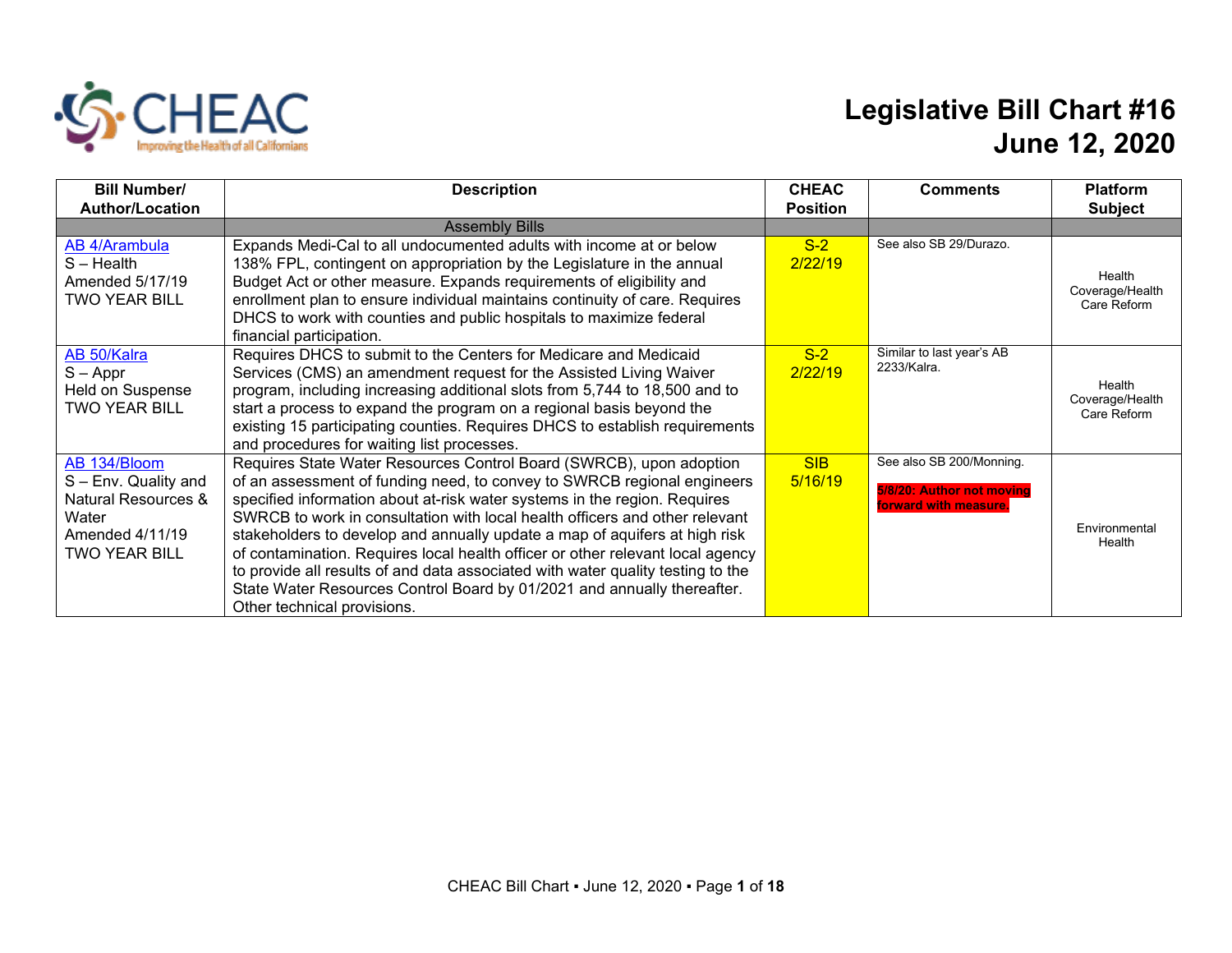| <b>Bill Number/</b>                                                                               | <b>Description</b>                                                                                                                                                                                                                                                                                                                                                                                                                                                                                                                                                                                                                                                                                                                                                                                                                                                                                                                                                                                                                                                                                                                                                                                                                                                                                                                                                                                                                                                                                                                                                                                                                                                                                                                                                                                                                                                               | <b>CHEAC</b>     | <b>Comments</b>                                                                           | <b>Platform</b>                            |
|---------------------------------------------------------------------------------------------------|----------------------------------------------------------------------------------------------------------------------------------------------------------------------------------------------------------------------------------------------------------------------------------------------------------------------------------------------------------------------------------------------------------------------------------------------------------------------------------------------------------------------------------------------------------------------------------------------------------------------------------------------------------------------------------------------------------------------------------------------------------------------------------------------------------------------------------------------------------------------------------------------------------------------------------------------------------------------------------------------------------------------------------------------------------------------------------------------------------------------------------------------------------------------------------------------------------------------------------------------------------------------------------------------------------------------------------------------------------------------------------------------------------------------------------------------------------------------------------------------------------------------------------------------------------------------------------------------------------------------------------------------------------------------------------------------------------------------------------------------------------------------------------------------------------------------------------------------------------------------------------|------------------|-------------------------------------------------------------------------------------------|--------------------------------------------|
| <b>Author/Location</b>                                                                            |                                                                                                                                                                                                                                                                                                                                                                                                                                                                                                                                                                                                                                                                                                                                                                                                                                                                                                                                                                                                                                                                                                                                                                                                                                                                                                                                                                                                                                                                                                                                                                                                                                                                                                                                                                                                                                                                                  | <b>Position</b>  |                                                                                           | <b>Subject</b>                             |
| AB 228/Aguiar-Curry<br>$S - Appr$<br>Held on Suspense<br>Amended 6/26/19                          | Adds statutory language declaring a food, beverage, or cosmetic is not<br>adulterated if it includes industrial hemp products, including cannabidiol<br>(CBD), extracts, or derivatives from industrial hemp. The sale of these<br>products may not be restricted if they contain industrial hemp, cannabidiol,<br>extracts, or derivatives from industrial hemp. Defines industrial hemp<br>products in statute to mean a cosmetic, food, food additive, dietary<br>supplement, or herb for human or animal consumption and contains no<br>more than 0.3 percent tetrahydrocannabinol (THC). Authorizes MAUCRSA<br>licensee to manufacture, distribute, or sell products that contain industrial<br>hemp or cannabinoids, extracts, or derivatives from industrial hemp.<br>Requires any package of food, beverage, or cosmetic containing industrial<br>hemp to include a warning label stating "CANNABIDIOL USE WHILE<br>PREGNANT OR BREASTFEEDING MAY BE HARMFUL. KEEP OUT OF<br>REACH OF CHILDREN." Requires wholesale food manufacturers that<br>make any products containing industrial hemp to demonstrate the hemp<br>comes from a state or country with an approved industrial hemp inspection<br>or regulatory program to ensure safety for human consumption and that the<br>cultivator or grower is in compliance with applicable laws of that state or<br>country. Manufacturers must also comply with existing Sherman Food,<br>Drug, and Cosmetic law. Prohibits manufacturer, distributor, or seller of an<br>industrial hemp product from including untrue or misleading health-related<br>statements on labeling, advertising, or marketing. Prohibits raw hemp<br>products from being distributed or sold in the state without a certificate of<br>analysis from an independent testing laboratory. Specifies urgency statute<br>to take effect immediately. | Watch<br>6/13/19 |                                                                                           | Cannabis                                   |
| <b>AB 291/Chu</b><br>Passed to Senate<br>Amended 1/23/20<br><b>TWO YEAR BILL</b>                  | Establishes the Local Emergency Preparedness and Hazard Mitigation<br>Fund to support local activities for the mitigation, prevention, preparedness,<br>response, and recovery phases of emergency management. Upon<br>appropriation by Legislature, would allocate \$500,000 annually to each<br>county for administrative costs and to implement provisions of the bill,<br>remaining funds would be distributed by the Office of Emergency Services<br>(OES) on an annual basis based on a formula. Requires Office of<br>Emergency Services (OES) to establish a committee, including<br>representation from two city and county representatives from large (ten<br>largest), medium (larger than 100K), and small (100K or less), to adopt<br>guidelines identifying eligible uses of the funds.                                                                                                                                                                                                                                                                                                                                                                                                                                                                                                                                                                                                                                                                                                                                                                                                                                                                                                                                                                                                                                                                            | Watch<br>3/28/19 | 5/17/19: Asm. Appr.<br>Suspense File hearing<br>postponed; will become two-<br>year bill. | Public Health<br>Emergency<br>Preparedness |
| AB 362/Eggman<br>S-Health; Public<br>Safety; Judiciary<br>Amended 4/25/19<br><b>TWO YEAR BILL</b> | Authorizes the City and County of San Francisco to approve entities to<br>operate overdose prevention programs, including supervised injection sites.<br>Delineates the requirements for these sites and provides prosecutorial<br>immunity for those involved in the operation or use of the site. Defines<br>health care professionals. Specifies required operating procedures.                                                                                                                                                                                                                                                                                                                                                                                                                                                                                                                                                                                                                                                                                                                                                                                                                                                                                                                                                                                                                                                                                                                                                                                                                                                                                                                                                                                                                                                                                               | Watch<br>2/22/19 | HOAC supports.<br>Same as last year's AB<br>186/Eggman (vetoed).                          | Drug & Alcohol<br>Services                 |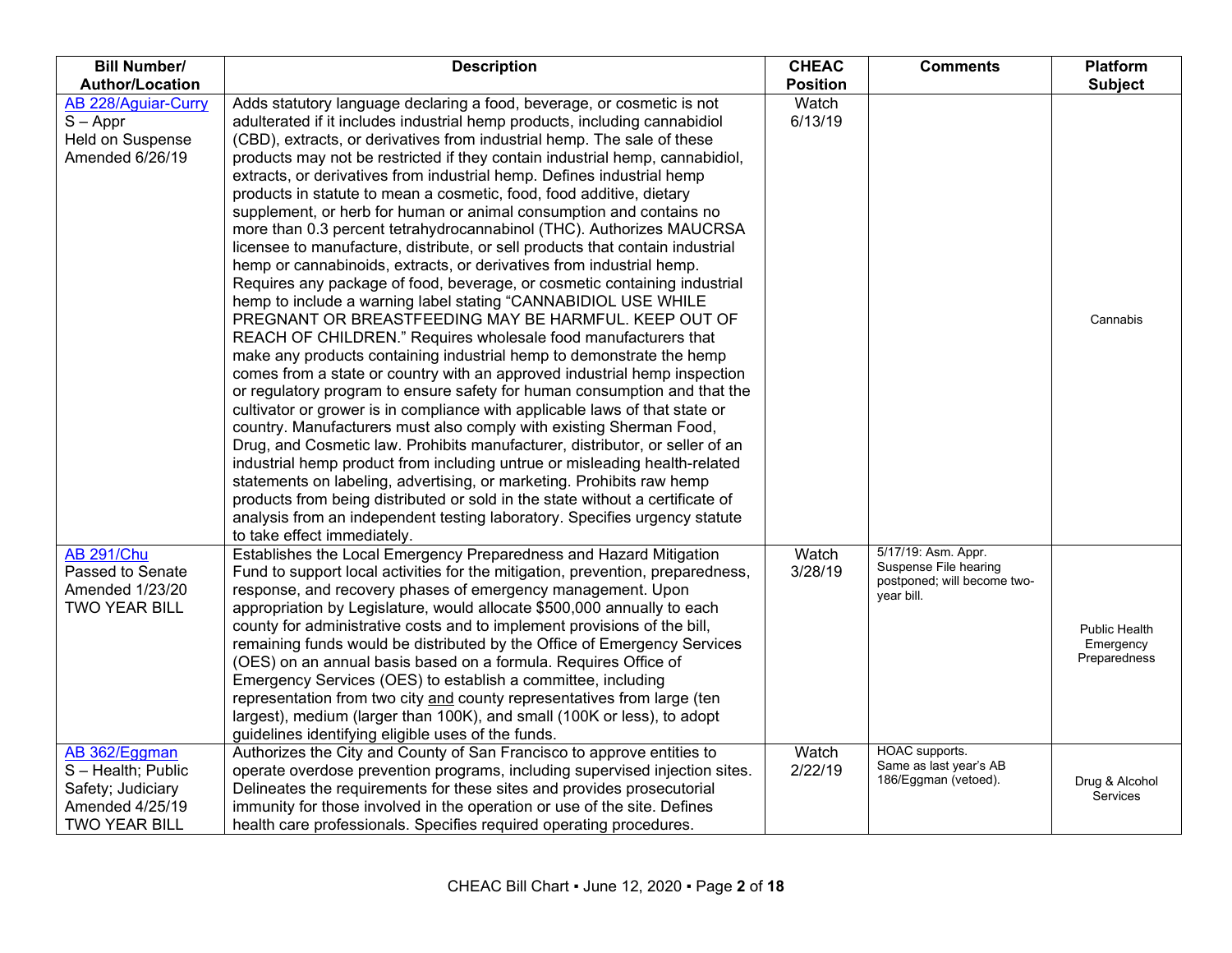| <b>Bill Number/</b><br><b>Author/Location</b>                                                 | <b>Description</b>                                                                                                                                                                                                                                                                                                                                                                                                                                                                                                                                                                                                                                                                                                                                                                                                                                                                                                                                                                                                                                 | <b>CHEAC</b><br><b>Position</b> | <b>Comments</b>                                                                                                                                                          | <b>Platform</b><br><b>Subject</b>                            |
|-----------------------------------------------------------------------------------------------|----------------------------------------------------------------------------------------------------------------------------------------------------------------------------------------------------------------------------------------------------------------------------------------------------------------------------------------------------------------------------------------------------------------------------------------------------------------------------------------------------------------------------------------------------------------------------------------------------------------------------------------------------------------------------------------------------------------------------------------------------------------------------------------------------------------------------------------------------------------------------------------------------------------------------------------------------------------------------------------------------------------------------------------------------|---------------------------------|--------------------------------------------------------------------------------------------------------------------------------------------------------------------------|--------------------------------------------------------------|
| AB 388/Limón<br>$S - Appr$<br>Held on Suspense<br>Amended 6/24/19<br><b>TWO YEAR BILL</b>     | Requires CDPH to implement action agenda items from the CDC Healthy<br>Brain Initiative. Requires CDPH upon appropriation by the Legislature to<br>award one-time competitive grants to up to eight local health jurisdictions,<br>including up to two rural local health jurisdictions and at least one coastal<br>local health jurisdiction, for local planning and preparation activities<br>consistent with the CDC Healthy Brain Initiative Action Agenda.                                                                                                                                                                                                                                                                                                                                                                                                                                                                                                                                                                                    | $S-3$<br>2/22/19                | Sponsor: Alzheimer's<br>Association                                                                                                                                      | Chronic Disease<br>Prevention &<br><b>Wellness Promotion</b> |
| AB 732/Bonta<br>Passed to Senate<br>Amended 1/23/20<br><b>TWO YEAR BILL</b><br>AB 769/Smith   | Sets forth series of requirements for state prisons and county jails to<br>provide services, accommodations, and supplies to possibly pregnant and<br>inmates capable of becoming pregnant. Requirements include voluntary<br>pregnancy testing, counseling, scheduling pregnant inmate for regular<br>prenatal care visits, access to specified pregnancy-related products,<br>offering specified inmates medication assisted treatment (MAT), referral to<br>medical social worker, transportation to hospital for birth,<br>care/evaluation/treatment of existing and newly diagnosed chronic and<br>infectious diseases, and postpartum examinations within one week from<br>childbirth and as needed for up to 12 weeks. Prohibits conditions or<br>restrictions on inmate access to abortion services. Prohibits solitary<br>confinement of incarcerated pregnant persons, including those who have<br>given birth, had a miscarriage, or recently terminated a pregnancy.<br>Expands Medi-Cal reimbursement eligibility to include Licensed | Watch<br>3/13/19<br>$S-2$       | 5/17/19: Asm. Appr.<br>Suspense File hearing<br>postponed; will become two-<br>vear bill.<br>Same as AB 1591/Berman                                                      | Jail & Community<br>Corrections<br>Services                  |
| $S - Appr$<br>Held on Suspense<br><b>TWO YEAR BILL</b>                                        | Professional Clinical Counselors (LPCCs) in federally qualified health<br>centers (FQHCs) and rural health clinics (RHCs).                                                                                                                                                                                                                                                                                                                                                                                                                                                                                                                                                                                                                                                                                                                                                                                                                                                                                                                         | 2/22/19                         | from 2017 and similar to AB<br>1863/Wood from 2016 re:<br>Marriage and Family<br>Therapist (MFT)<br>reimbursement.<br>5/8/20: Author not moving<br>forward with measure. | Access to Health<br>Services                                 |
| AB 1031/Nazarian<br>$S - Appr$<br>Held on Suspense<br>Amended 6/26/19<br><b>TWO YEAR BILL</b> | Establishes the Youth Substance Use Disorder Treatment and Recovery<br>Program Act. Directs DHCS, in collaboration with counties and substance<br>use disorder services providers, to establish regulations regarding<br>community-based nonresidential and residential treatment and recovery<br>programs for youth under 21 years of age. DHCS is also directed to seek<br>funding for this purpose for all services covered by Medi-Cal and to use<br>additional funding from cannabis tax revenues available to DHCS in the<br>Youth Education, Prevention, Early Intervention, and Treatment Account.<br>Specifies reporting requirements of DHCS. Requires DHCS to update<br>specified Medi-Cal billing codes.                                                                                                                                                                                                                                                                                                                               | $S-2$<br>3/13/19                | CBHDA supports.<br>Similar to last year's AB<br>2328/Nazarian.<br>5/8/20: Author not moving<br>forward with measure.                                                     | Drug & Alcohol<br><b>Services</b>                            |
| AB 1098/O'Donnell<br>$S - Appr$<br>Held on Suspense<br>Amended 7/1/19                         | Creates a framework for accountability and oversight of the funds allocated<br>through Proposition 64 (Adult Use Cannabis) Youth Education, Prevention,<br>Early Intervention and Treatment Subaccount. Specifies urgency statute to<br>take effect immediately.                                                                                                                                                                                                                                                                                                                                                                                                                                                                                                                                                                                                                                                                                                                                                                                   | Watch<br>3/13/19                | 5/8/20: Author not moving<br>forward with measure.                                                                                                                       | Drug & Alcohol<br>Services                                   |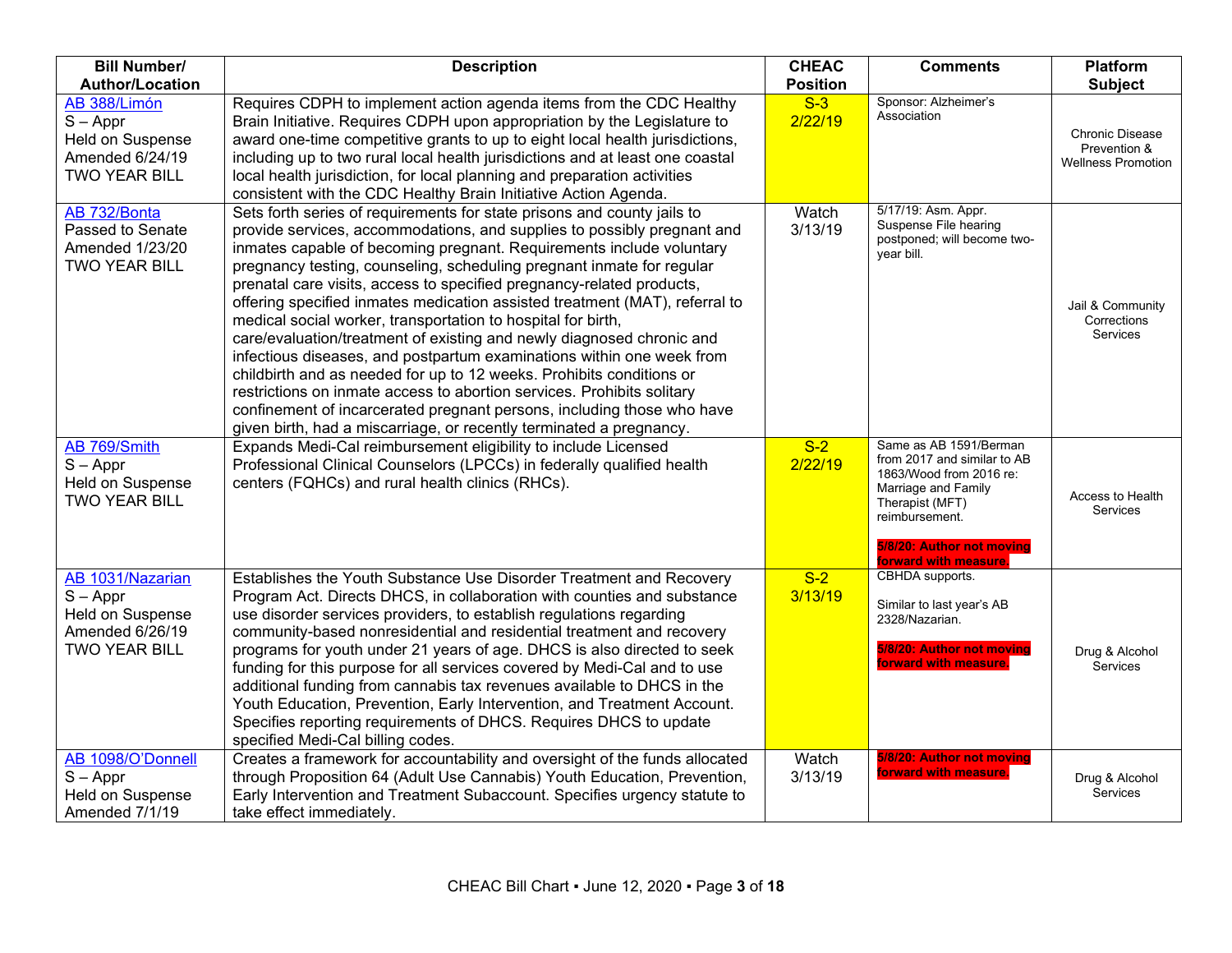| <b>Bill Number/</b>                                                                           | <b>Description</b>                                                                                                                                                                                                                                                                                                                                                                                                                                                                                                                                                                                                                                                                                   | <b>CHEAC</b>                    | <b>Comments</b>                                                                                                                              | <b>Platform</b>                                   |
|-----------------------------------------------------------------------------------------------|------------------------------------------------------------------------------------------------------------------------------------------------------------------------------------------------------------------------------------------------------------------------------------------------------------------------------------------------------------------------------------------------------------------------------------------------------------------------------------------------------------------------------------------------------------------------------------------------------------------------------------------------------------------------------------------------------|---------------------------------|----------------------------------------------------------------------------------------------------------------------------------------------|---------------------------------------------------|
| <b>Author/Location</b>                                                                        |                                                                                                                                                                                                                                                                                                                                                                                                                                                                                                                                                                                                                                                                                                      | <b>Position</b>                 |                                                                                                                                              | <b>Subject</b>                                    |
| <b>AB 1107/Chu</b><br>S-Labor, Public<br>Employment, and<br>Retirement<br>Amended 5/26/20     | Requires all state proclamations, communications, materials, and<br>announcements made by the Governor or a state agency related to a state<br>emergency be made available in all languages spoken by a people who do<br>not speak English or have limited English proficiency and make up 3% or<br>more of the state's population. Requires counties to translate all<br>emergency-related proclamations, communications, materials, and<br>announcements made by the county during a state or local emergency into<br>all languages spoken by 1,000 or more of the county's residents.                                                                                                             | Watch w/<br>Concerns<br>5/27/20 | 5/29/20: Language same as<br>AB 1916/Chu; position<br>adopted from that measure.                                                             | <b>Public Health</b><br>Emergency<br>Preparedness |
| <b>AB 1360/Ting</b><br>$S - Floor$<br>Inactive File<br>Amended 9/6/19<br><b>TWO YEAR BILL</b> | Sets forth definition for "food delivery platform" in Sherman Food, Drug, and<br>Cosmetics Law as a business engaged in online food ordering and delivery<br>from a grocery establishment, retail store with a grocery department, or a<br>grocery warehouse. Sets forth requirements of food delivery platform,<br>including ensuring food delivery driver is properly trained, necessary liability<br>insurance is maintained, and ensuring compliance with statute and<br>regulations governing adulteration of food. Tasks enforcement with the<br>California Department of Public Health (CDPH). Authorizes CDPH to enter<br>into interagency agreements with counties to implement provisions. | Watch<br>7/11/19                | 7/12/19: CCDEH nominally<br>supporting.<br>9/13/19: Measure not taken<br>up on Senate Floor; to<br>become two-year bill.                     | Environmental<br>Health                           |
| AB 1416/Cooley<br>$S -$ Judiciary<br><b>TWO YEAR BILL</b>                                     | Provides an exemption for government agencies accessing consumer<br>personal information from businesses for the purpose of carrying out<br>governmental functions from the California Consumer Privacy Act passed in<br>2018.                                                                                                                                                                                                                                                                                                                                                                                                                                                                       | $S-2$<br>6/27/19                | Sponsor: CSAC<br>7/12/19: Sen. Judiciary<br>hearing cancelled at request<br>of author.<br>5/8/20; Author not moving<br>forward with measure. | Communicable<br>Disease Control                   |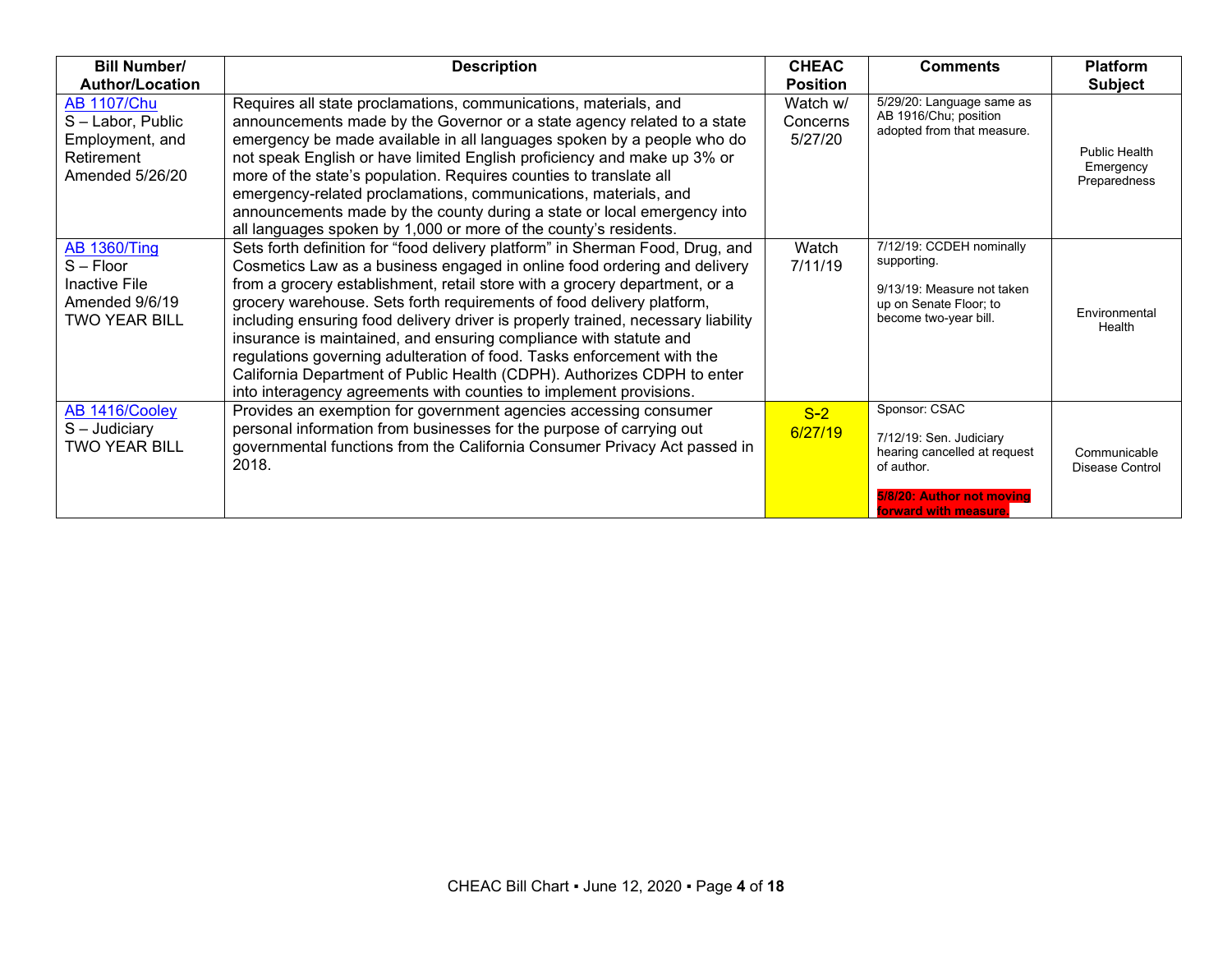| <b>Bill Number/</b>                                                            | <b>Description</b>                                                                                                                                                                                                                                                                                                                                                                                                                                                                                                                                                                                                                                                                                                                                                                                                                                                                                                                                                                                                                                                                                                                                                                                                                                                                                                                                                                                                                                                                     | <b>CHEAC</b>             | <b>Comments</b>                                                                                                                                                                  | <b>Platform</b>                            |
|--------------------------------------------------------------------------------|----------------------------------------------------------------------------------------------------------------------------------------------------------------------------------------------------------------------------------------------------------------------------------------------------------------------------------------------------------------------------------------------------------------------------------------------------------------------------------------------------------------------------------------------------------------------------------------------------------------------------------------------------------------------------------------------------------------------------------------------------------------------------------------------------------------------------------------------------------------------------------------------------------------------------------------------------------------------------------------------------------------------------------------------------------------------------------------------------------------------------------------------------------------------------------------------------------------------------------------------------------------------------------------------------------------------------------------------------------------------------------------------------------------------------------------------------------------------------------------|--------------------------|----------------------------------------------------------------------------------------------------------------------------------------------------------------------------------|--------------------------------------------|
| <b>Author/Location</b>                                                         |                                                                                                                                                                                                                                                                                                                                                                                                                                                                                                                                                                                                                                                                                                                                                                                                                                                                                                                                                                                                                                                                                                                                                                                                                                                                                                                                                                                                                                                                                        | <b>Position</b>          |                                                                                                                                                                                  | <b>Subject</b>                             |
| AB 1544/Gipson<br>S-Inactive File<br>Amended 8/30/19<br><b>TWO YEAR BILL</b>   | Enacts the Community Paramedicine or Triage to Alternate Destination Act<br>to allow local emergency medical services agencies (LEMSAs) to develop<br>local community paramedicine programs including short-term post<br>discharge follow-up, directly observed TB therapy, case management<br>services to frequent EMS services users, hospice services, and alternate<br>transport of patients to behavioral health facilities or sobering centers.<br>Requires LEMSAs, if the county elects to develop a community<br>paramedicine or alternate destination program, to use or establish local<br>emergency medical care committees (EMCC), or local committees already<br>established, and prescribes the BOS to include specific EMCC members.<br>Establishes the Community Paramedicine Medical Oversight Committee to<br>advise the EMS Authority on and to approve minimum medical protocols for<br>all community paramedicine programs. Prohibits a LEMSA from including a<br>community paramedic services agreement within an existing or proposed<br>EMS delivery contract within an exclusive operating area (EOA). Requires<br>a LEMSA to provide a right of first refusal to every public agency providing<br>advanced life support services that is located within its jurisdiction to<br>provide community paramedicine program specialties prior to offering to<br>private EMS providers. Adds two members to the Commission on<br><b>Emergency Medical Services.</b> | <b>Neutral</b><br>9/5/19 | Sponsor: CA Professional<br>Firefighters<br>Similar to last year's AB<br>3115/Gipson.<br><b>EMSAAC/EMDAC: Oppose</b><br>9/13/19: Measure moved to<br>Senate Floor Inactive File. | <b>Emergency Medical</b><br>Services (EMS) |
| <b>AB 1611/Chiu</b><br>$S - Health$<br>Amended 6/27/19<br><b>TWO YEAR BILL</b> | Limits hospitals providing emergency care from charging no more than the<br>reasonable and customary value of hospital services, as defined, or the<br>average contracted rate for services within that region. Limits patient and<br>health insurance payments for emergency services received in a non-<br>contracting hospital to no more than the same cost sharing the patient<br>would pay for the same covered services at a contracting hospital. Exempts<br>services provided by a licensed physician and surgeon, nurse practitioner,<br>or physician assistant. Exempts Medi-Cal managed care plans or other<br>entities that enter into contract with the Department of Health Care Services<br>(DHCS).                                                                                                                                                                                                                                                                                                                                                                                                                                                                                                                                                                                                                                                                                                                                                                    | Watch<br>3/13/19         | Sponsors: Health Access;<br>California Labor Federation<br>7/12/19: Sen. Health hearing<br>cancelled at request of<br>author.                                                    | Health<br>Coverage/Health<br>Care Reform   |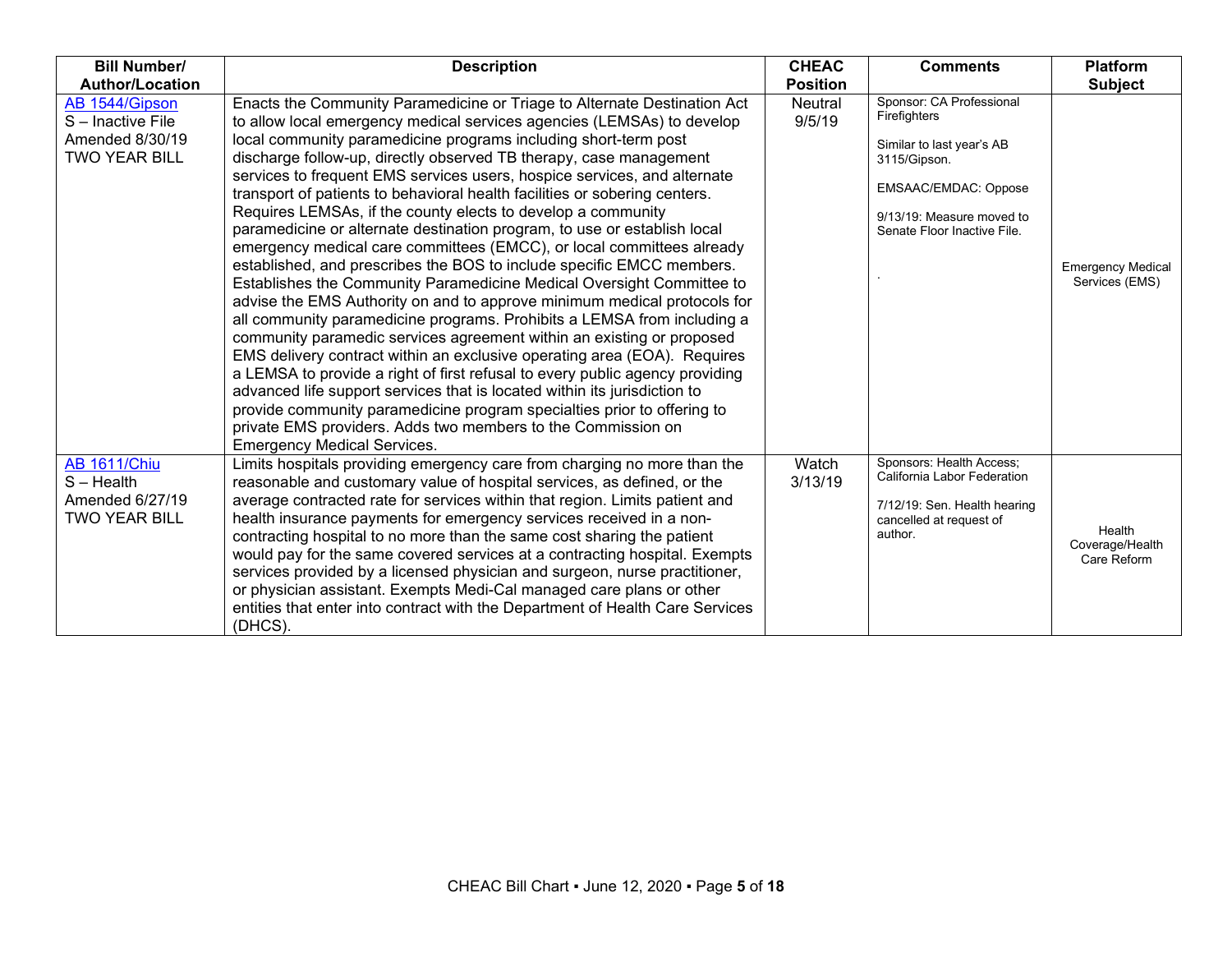| <b>Bill Number/</b>                                                    | <b>Description</b>                                                                                                                                                                                                                                                                                                                                                                                                                                                                                                                                                                                                                                                                                                                                                                                                                                                                                                                                                                                                                                                                                                                                                                                                                                                                                                                                     | <b>CHEAC</b>     | <b>Comments</b>                                                                    | <b>Platform</b>                                   |
|------------------------------------------------------------------------|--------------------------------------------------------------------------------------------------------------------------------------------------------------------------------------------------------------------------------------------------------------------------------------------------------------------------------------------------------------------------------------------------------------------------------------------------------------------------------------------------------------------------------------------------------------------------------------------------------------------------------------------------------------------------------------------------------------------------------------------------------------------------------------------------------------------------------------------------------------------------------------------------------------------------------------------------------------------------------------------------------------------------------------------------------------------------------------------------------------------------------------------------------------------------------------------------------------------------------------------------------------------------------------------------------------------------------------------------------|------------------|------------------------------------------------------------------------------------|---------------------------------------------------|
| <b>Author/Location</b>                                                 |                                                                                                                                                                                                                                                                                                                                                                                                                                                                                                                                                                                                                                                                                                                                                                                                                                                                                                                                                                                                                                                                                                                                                                                                                                                                                                                                                        | <b>Position</b>  |                                                                                    | <b>Subject</b>                                    |
| <b>AB 1639/Gray</b><br>$S - Rules$<br>Amended 8/21/19                  | Prohibits person under 21 years old from entering a tobacco store, as<br>defined, except active duty military members over 18 years old. Requires<br>tobacco retailers to use age verification software or devices. Requires the<br>California Department of Public Health (CDPH) to conduct random, onsite<br>sting operations of at least 20 percent of the total number of licensed<br>tobacco retailers. If a retailer is found in violation of selling to an individual<br>under 21 years old, CDPH is required to conduct follow-up sting operations<br>within six months and 12 months. Increases civil penalty amounts on<br>retailers, decreases violation calculation timeframe from five years to 36<br>months, and requires suspension or revocation of retail license upon<br>specified violations. Prohibits various advertising, promoting, and packaging<br>of electronic cigarette products in a manner that is attractive to or intended<br>to encourage use by those under 21 years old or in a manner that features<br>lifestyle advertising, health benefits, health effect comparisons to other<br>tobacco products, or product testimonials or endorsements. Increases<br>penalties on individuals who knowingly provide tobacco products to those<br>under 21 years old. Specifies urgency statute to take effect immediately. | $S-2$<br>9/5/19  | 9/13/19: Author withdrew<br>measure for consideration: to<br>become two-year bill. | <b>Tobacco Control</b>                            |
| AB 1788/Bloom<br>$S - Appr$<br>Amended 6/24/19<br><b>TWO YEAR BILL</b> | Prohibits the statewide use of certain anticoagulants used as pesticides.<br>Prohibition does not apply when these pesticides are used by any<br>governmental agency (including mosquito and vector control districts) public<br>health activities, when used for agricultural activities, or when used on<br>offshore islands. Bans the use of certain anticoagulants on state-owned<br>properties.                                                                                                                                                                                                                                                                                                                                                                                                                                                                                                                                                                                                                                                                                                                                                                                                                                                                                                                                                   | Watch<br>3/21/19 |                                                                                    | <b>Vector Control</b>                             |
| AB 2047/Aquiar-<br>Curry<br><b>Passed to Senate</b><br>Amended 5/7/20  | Adds Alzheimer's disease or dementia to the definition of "access and<br>functional needs population" in current statute requiring counties to<br>integrate the needs of these populations into their emergency plan updates.<br>Requires counties in their updated emergency plans addressing this<br>population to provide for emergency communications and emergency<br>sheltering in place, including meal security, access to essential health care<br>and pharmaceuticals, and other emergency resources or supports as<br>available.                                                                                                                                                                                                                                                                                                                                                                                                                                                                                                                                                                                                                                                                                                                                                                                                            | Watch<br>5/21/20 |                                                                                    | <b>Public Health</b><br>Emergency<br>Preparedness |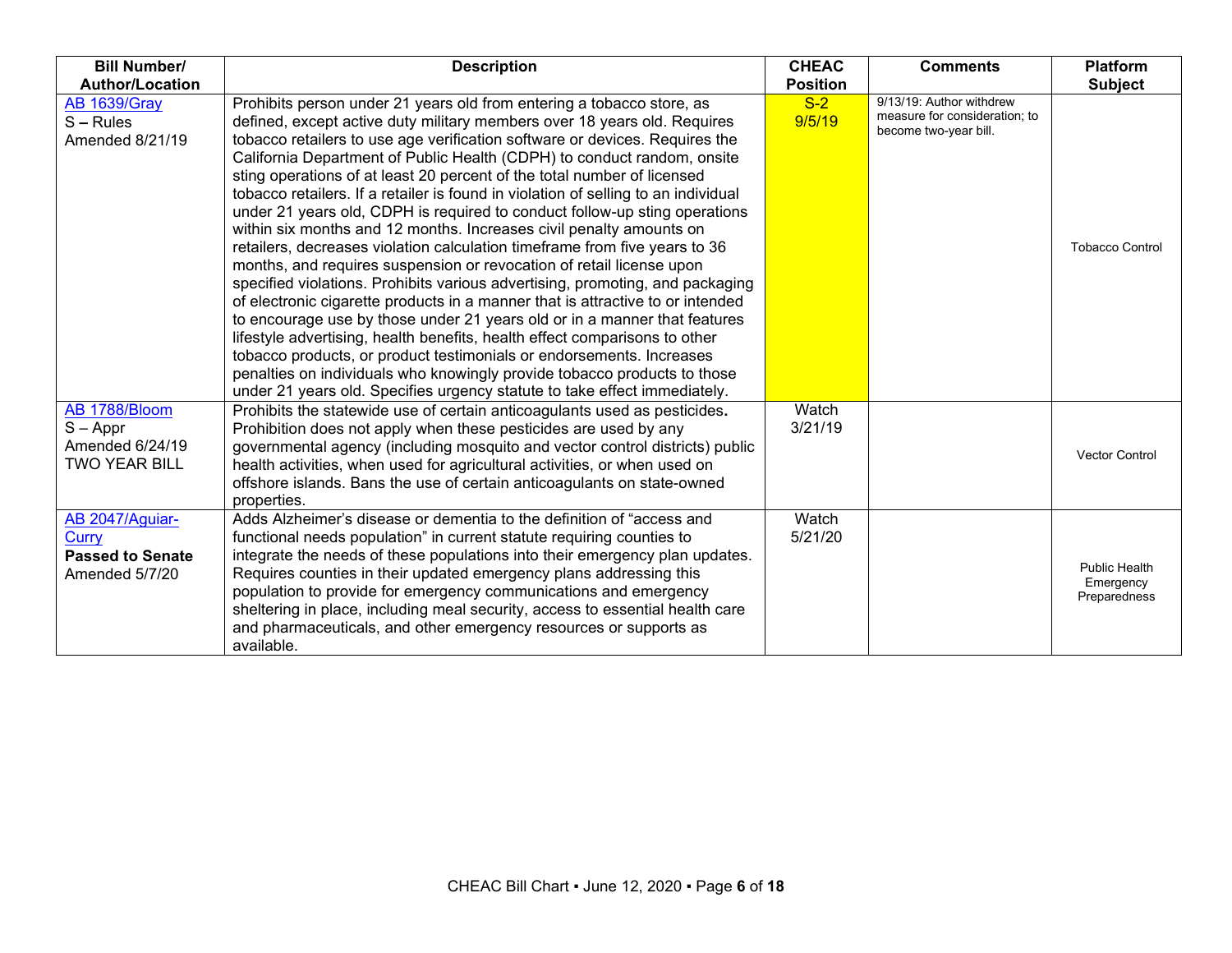| <b>Bill Number/</b>                                                               | <b>Description</b>                                                                                                                                                                                                                                                                                                                                                                                                                                                                                                                                                                                                                                                                                                                                                                                                                                                                                                                                                                                                                                                                                                                            | <b>CHEAC</b>              | <b>Comments</b>                                                      | <b>Platform</b>                          |
|-----------------------------------------------------------------------------------|-----------------------------------------------------------------------------------------------------------------------------------------------------------------------------------------------------------------------------------------------------------------------------------------------------------------------------------------------------------------------------------------------------------------------------------------------------------------------------------------------------------------------------------------------------------------------------------------------------------------------------------------------------------------------------------------------------------------------------------------------------------------------------------------------------------------------------------------------------------------------------------------------------------------------------------------------------------------------------------------------------------------------------------------------------------------------------------------------------------------------------------------------|---------------------------|----------------------------------------------------------------------|------------------------------------------|
| <b>Author/Location</b>                                                            |                                                                                                                                                                                                                                                                                                                                                                                                                                                                                                                                                                                                                                                                                                                                                                                                                                                                                                                                                                                                                                                                                                                                               | <b>Position</b>           |                                                                      | <b>Subject</b>                           |
| AB 2054/Kamlager<br>$A - Floor$<br>Amended 6/4/20                                 | Establishes the Community Response Initiative to Strengthen Emergency<br>Systems (CRISES) Act Grant Pilot Program within the Office of Emergency<br>Services (OES) to expand participation of community organizations in<br>emergency response for vulnerable populations. Requires OES to establish<br>rules and regulations to make grants available to community organizations.<br>Prohibits more than 12 grants being distributed. Requires grantees to use<br>grant funding for project planning and community engagement, project<br>implementation, staffing, facilities, operational costs, consulting, training,<br>and program/project evaluation. Specifies requirements of OES Director in<br>establishing and staffing pilot program. Requires OES to establish an 11-<br>member CRISES Act Advisory Committee consisting of an emergency<br>medical system professional, public health professional, community-based<br>organization representative, and a survivor of an emergency/crisis.<br>Conditions act implementation upon appropriate funding being made<br>available to OES. Specifies sunset date of January 1, 2024. | Watch<br>2/21/20          |                                                                      | Injury Prevention                        |
| <b>AB 2077/Ting</b><br><b>Passed to Senate</b><br>Amended 5/20/20                 | Repeals the Disease Prevention Demonstration Project that allows<br>pharmacies to furnish or sell hypodermic needles or syringes without a<br>prescription in counties or cities that authorize such programs. Repeals<br>state law requiring a prescription for the sale of hypodermic needles or<br>syringes. Extends the sunset, until 01/01/2026, requiring pharmacies that<br>furnish nonprescription syringes to provide written information or verbal<br>counseling upon the sale on how to access drug treatment, access testing<br>and treatment for HIV and hepatitis C, and how to safely dispose of sharps.                                                                                                                                                                                                                                                                                                                                                                                                                                                                                                                       | $S-2$<br>2/21/20          | Co-sponsors: Drug Policy<br>Alliance, HOAC and SF AIDS<br>Foundation | Communicable<br>Disease Control          |
| <b>AB 2100/Wood</b><br><b>Passed to Senate</b><br>Amended 6/4/20                  | Requires DHCS, as part of their annual Medi-Cal assumptions and<br>estimates, to include a variety of data elements relating to drugs dispensed<br>in Medi-Cal, pharmacies billing Medi-Cal, drug rebates, DHCS<br>administrative costs, and any contracting costs for a vendor that administers<br>the Medi-Cal prescription drug benefit. Requires DHCS to establish the<br>Independent Prescription Drug Medical Review System for the outpatient<br>pharmacy benefit. Modifies existing Medi-Cal pharmacy benefit statute to<br>ensure DHCS' cost reimbursement methodology for specialty drugs is<br>sufficient to provide access to covered drugs. Disallows DHCS recoupment<br>of drug benefit overpayments made from April 2017 through February 2019.                                                                                                                                                                                                                                                                                                                                                                                | Watch<br>2/21/20          |                                                                      | Health<br>Coverage/Health<br>Care Reform |
| AB 2112/Ramos<br><b>Passed to Senate</b><br>Amended 6/4/20<br><b>AB 2158/Wood</b> | Authorizes CDPH to establish the Office of Suicide Prevention. Tasks the<br>Office with various activities, including providing strategic guidance to<br>statewide and regional partners on suicide prevention best practices,<br>conducting state level evaluation of suicide prevention policies and<br>practices, and disseminating information to advance statewide progress in<br>reaching populations with high rates of suicide.<br>Codifies in California statute the ACA requirement that health insurance                                                                                                                                                                                                                                                                                                                                                                                                                                                                                                                                                                                                                           | $S-3$<br>2/21/20<br>$S-2$ | Companion to SB 406/Pan.                                             | <b>Injury Prevention</b><br>Health       |
| $A - Health$<br><b>DEAD BILL</b>                                                  | cover preventive services. Removes references to federal ACA statute.                                                                                                                                                                                                                                                                                                                                                                                                                                                                                                                                                                                                                                                                                                                                                                                                                                                                                                                                                                                                                                                                         | 2/21/20                   | Will be removed from<br>subsequent charts.                           | Coverage/Health<br>Care Reform           |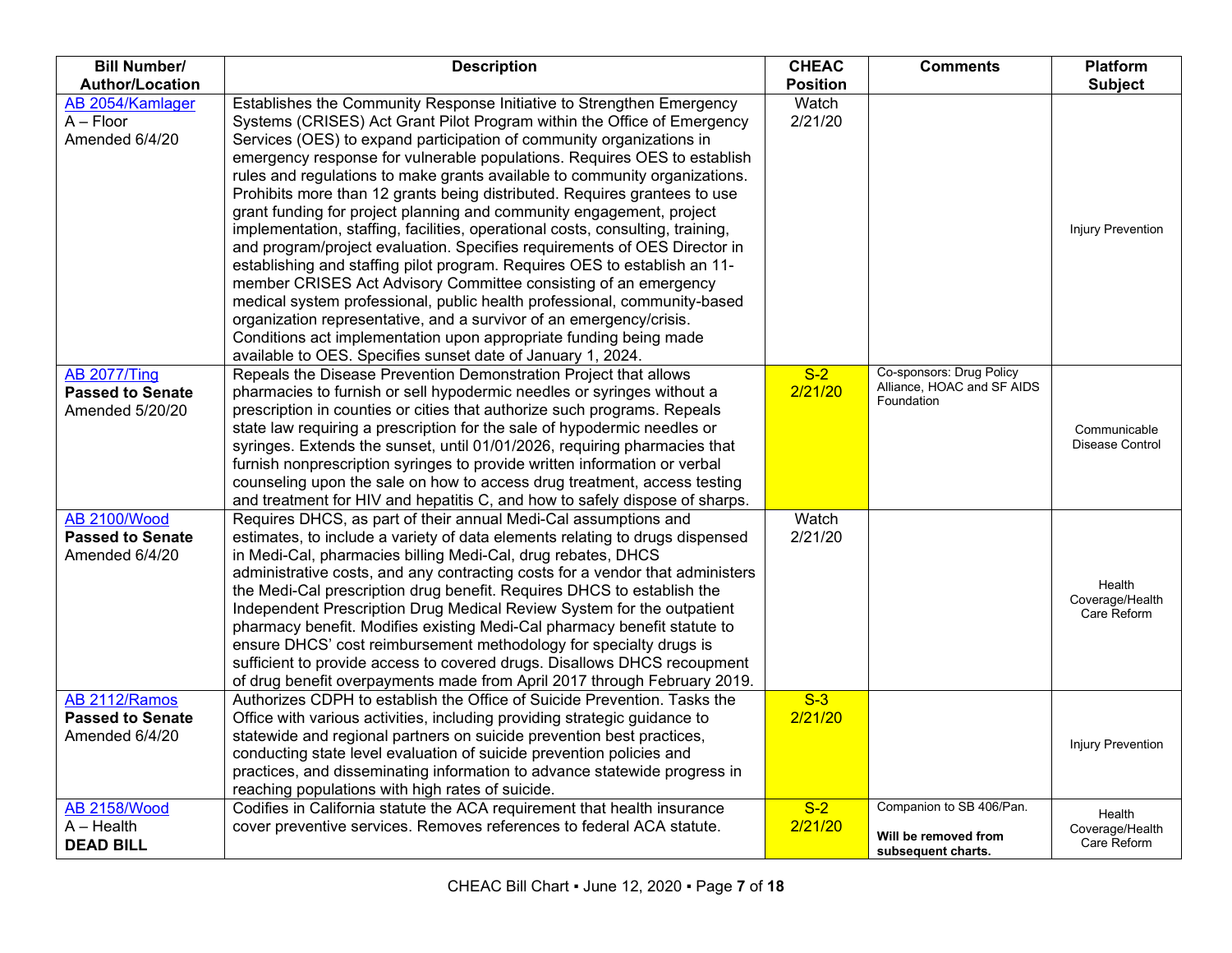| <b>Bill Number/</b><br><b>Author/Location</b>                                           | <b>Description</b>                                                                                                                                                                                                                                                                                                                                                                                                                                                                                                                                                                                                                                                                                                                                                                                                                                  | <b>CHEAC</b><br><b>Position</b> | <b>Comments</b>                                                                                                                | <b>Platform</b><br><b>Subject</b>          |
|-----------------------------------------------------------------------------------------|-----------------------------------------------------------------------------------------------------------------------------------------------------------------------------------------------------------------------------------------------------------------------------------------------------------------------------------------------------------------------------------------------------------------------------------------------------------------------------------------------------------------------------------------------------------------------------------------------------------------------------------------------------------------------------------------------------------------------------------------------------------------------------------------------------------------------------------------------------|---------------------------------|--------------------------------------------------------------------------------------------------------------------------------|--------------------------------------------|
| <b>AB 2159/Wood</b><br>$A - Health$<br><b>DEAD BILL</b>                                 | Codifies in California statute the ACA prohibition on health insurance<br>lifetime or annual limits. Removes references to federal ACA statute.                                                                                                                                                                                                                                                                                                                                                                                                                                                                                                                                                                                                                                                                                                     | $S-2$<br>2/21/20                | Companion to SB 175/Pan.<br>5/8/20: Author not moving<br>forward with measure.<br>Will be removed from<br>subsequent charts.   | Health<br>Coverage/Health<br>Care Reform   |
| AB 2164/R.Rivas<br><b>Passed to Senate</b><br>Amended 6/4/20                            | Specifies that an FQHC/RHC "visit" includes an encounter between a<br>provider or patient using telehealth in synchronous real-time or<br>asynchronous store-and-forward. Specifies that FQHCs/RHCs would not<br>have to establish an individual as a patient via a face-to-face encounter<br>prior to providing telehealth services. Sets forth requirements for<br>FQHC/RHC to bill for telehealth services including that nonbillable clinical<br>staff are present and that the patient is at an originating clinic site.                                                                                                                                                                                                                                                                                                                       | $S-3$<br>2/21/20                | Sponsor: Oregon Community<br><b>Health Information Network</b><br>(OCHIN)<br>5/15/20: Includes language<br>from AB 2007/Salas. | Access to Health<br>Services               |
| AB 2174/Gallagher<br>A - Hum. Svcs. and<br>Privacy & Consumer<br>Protect.               | Expands existing statute authorizing a county to establish a homeless adult<br>and family multidisciplinary personnel team to authorize Sutter and Yuba<br>counties to jointly establish a multidisciplinary personnel team to facilitate<br>identification, assessment, and linkage to housing and supportive services.<br>Specifies that if a city within a county that has established a joint<br>multidisciplinary team requests to participate in the team, the counties shall<br>allow for participation of appropriate city personnel as determined by the<br>counties.                                                                                                                                                                                                                                                                      | Watch<br>2/21/20                | Sponsors: Sutter County;<br><b>Yuba County</b>                                                                                 | <b>Health Equity</b>                       |
| AB 2178/Levine<br><b>Passed to Senate</b>                                               | Adds a deenergization event as a condition qualifying as a state or local<br>emergency in statute.                                                                                                                                                                                                                                                                                                                                                                                                                                                                                                                                                                                                                                                                                                                                                  | $S-3$<br>2/21/20                |                                                                                                                                | Public Health<br>Emergency<br>Preparedness |
| AB 2182/Rubio<br>A - Utilities & Energy<br>and Natural<br>Resources<br><b>DEAD BILL</b> | Ensures that the use of alternative power sources used by a provider of<br>essential services used to operate a critical facility during a deenergization<br>event is not subject to any local, regional, or state regulation regarding the<br>operation of the alternative power source. Essential services include fire<br>prevention, protection and response, law enforcement, provision of water or<br>wastewater services, disaster medical response and other emergency<br>response services.                                                                                                                                                                                                                                                                                                                                                | Watch<br>2/21/20                | Sponsor: Assn of CA Water<br>Agencies<br>Will be removed from<br>subsequent charts.                                            | Public Health<br>Emergency<br>Preparedness |
| AB 2276/Reyes<br><b>Passed to Senate</b><br>Amended 5/12/20                             | Requires DHCS to ensure all children enrolled in Medi-Cal receive blood<br>lead screening tests consistent with California regulations. Requires DHCS<br>to establish monitoring system to ensure children receive blood tests.<br>Requires DHCS to require Medi-Cal providers test each child in Medi-Cal<br>pursuant to state and federal laws, regulations, and guidelines. Requires<br>DHCS to inform parents/guardians of children up to six years of age<br>enrolled in Medi-Cal of risks of lead poisoning, requirement to receive tests,<br>and recommendation of test if at risk of exposure. Requires contract<br>between DHCS and Medi-Cal managed care plans to ensure state and<br>federal standards of care related to blood lead testing is met. Requires<br>DHCS to annually report on progress toward ensuring blood lead testing. | Watch<br>2/21/20                |                                                                                                                                | Environmental<br>Health                    |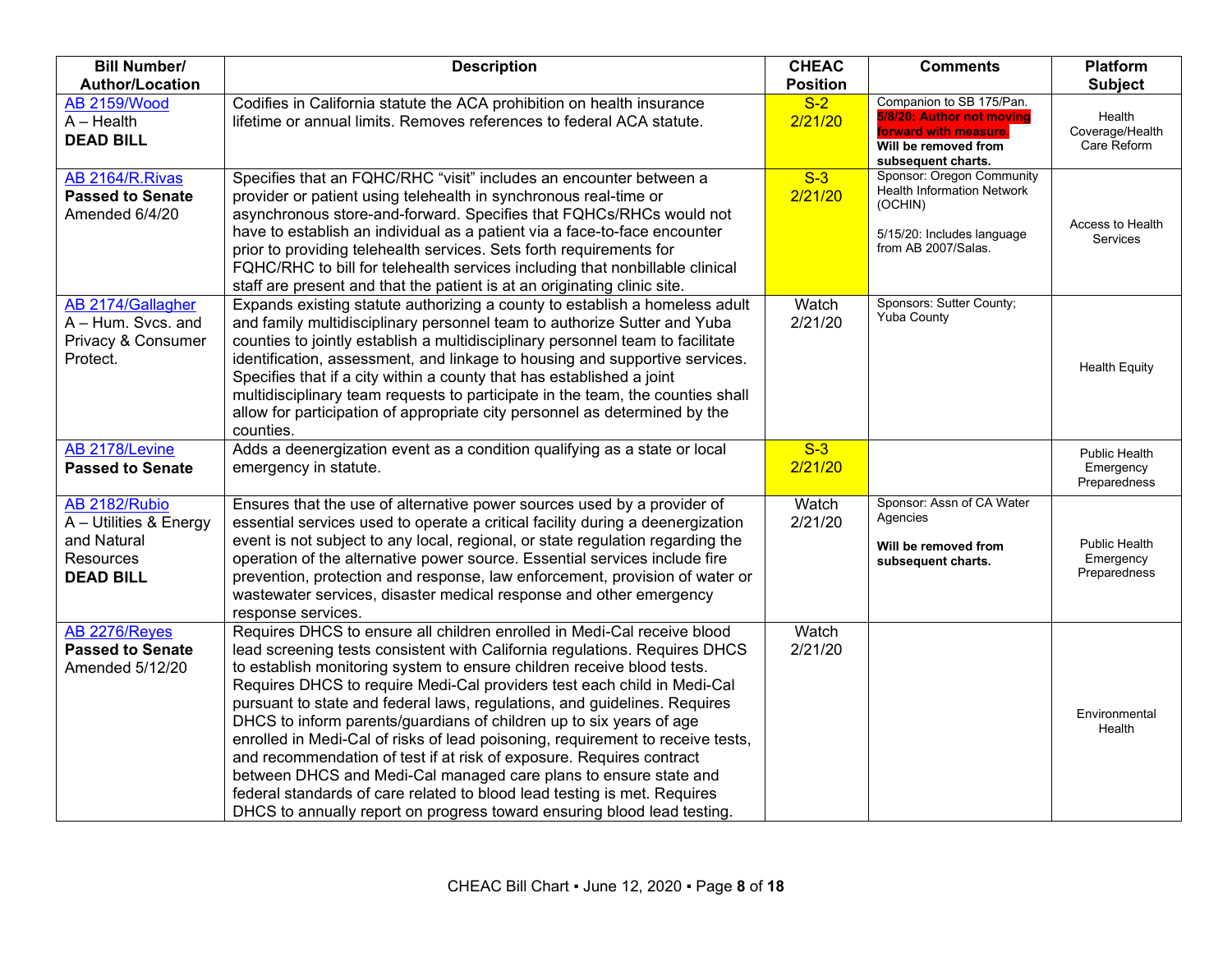| <b>Bill Number/</b>                                                                          | <b>Description</b>                                                                                                                                                                                                                                                                                                                                                                                                                                                                                                                                                                                                                                                                                                                                                                                                                                                                                                         | <b>CHEAC</b>                           | <b>Comments</b>                                                         | Platform                                 |
|----------------------------------------------------------------------------------------------|----------------------------------------------------------------------------------------------------------------------------------------------------------------------------------------------------------------------------------------------------------------------------------------------------------------------------------------------------------------------------------------------------------------------------------------------------------------------------------------------------------------------------------------------------------------------------------------------------------------------------------------------------------------------------------------------------------------------------------------------------------------------------------------------------------------------------------------------------------------------------------------------------------------------------|----------------------------------------|-------------------------------------------------------------------------|------------------------------------------|
| <b>Author/Location</b>                                                                       |                                                                                                                                                                                                                                                                                                                                                                                                                                                                                                                                                                                                                                                                                                                                                                                                                                                                                                                            | <b>Position</b>                        |                                                                         | <b>Subject</b>                           |
| AB 2277/Salas<br><b>Passed to Senate</b><br>Amended 5/20/20                                  | Requires DHCS to notify parents/guardians of children enrolled in Medi-Cal<br>when a child misses a required blood lead screening test and specifies the<br>notification shall be included in an annual notice to each family who has not<br>utilized preventive services over the course of a year. Requires contract<br>between DHCS and Medi-Cal managed care plans to require the plans to<br>identify on a quarterly basis every child enrolled in Medi-Cal without record<br>of a blood lead test and remind responsible providers of the need to perform<br>a blood lead test.                                                                                                                                                                                                                                                                                                                                      | Watch<br>2/21/20                       |                                                                         | Environmental<br>Health                  |
| AB 2278/Quirk<br>$A - Health$<br>Amended 3/2/20<br><b>DEAD BILL</b>                          | Requires laboratories conducting blood lead level analyses to include in its<br>report to CDPH the Medi-Cal identification number and medical plan<br>identification number, if available.                                                                                                                                                                                                                                                                                                                                                                                                                                                                                                                                                                                                                                                                                                                                 | Watch<br>2/21/20                       | See also AB 2422/Grayson.<br>Will be removed from<br>subsequent charts. | Environmental<br>Health                  |
| AB 2279/C.Garcia<br><b>Passed to Senate</b><br>Amended 5/12/20                               | Requires CDPH by January 2021 to consider additional risk factors for<br>elevated lead level exposure in its standard of care provider regulations<br>including: 1) a child's residency in or visit to a foreign country; 2) a child's<br>residency in a high-risk zip code; 3) a child who has a sibling or playmate<br>with lead poisoning; 4) the likelihood of a child placing nonfood items in the<br>mouth; 5) a child's proximity to current or former lead-producing facilities;<br>and 6) the likelihood of a child using food, medicine, or dishes from other<br>countries. Requires CDPH to update its formula for allocation of funds to<br>local agencies contracted to administer the Childhood Lead Poisoning<br>Prevention Program (CLPPP) and revise its formula prior to each contract<br>cycle with the most recent data of number of children with elevated blood<br>lead levels in each jurisdiction. | Watch w/<br><b>Concerns</b><br>2/21/20 |                                                                         | Environmental<br>Health                  |
| <b>AB 2347/Wood</b><br>$A - Appr$<br>Held on Suspense<br>Amended 5/13/20<br><b>DEAD BILL</b> | Expands the affordability subsidies included in last year's State Budget in<br>the Exchange (Covered CA) including additional premium support.                                                                                                                                                                                                                                                                                                                                                                                                                                                                                                                                                                                                                                                                                                                                                                             | Watch<br>2/6/20                        | Will be removed from<br>subsequent charts.                              | Health<br>Coverage/Health<br>Care Reform |
| AB 2376/Flora<br>$A - Floor$                                                                 | Removes sunset provision in statute allowing local registrars to accept an<br>electronic acknowledgement, sworn under penalty of perjury, that the<br>requester of a marriage, birth, or death certificate is an authorized person.                                                                                                                                                                                                                                                                                                                                                                                                                                                                                                                                                                                                                                                                                        | $S-2$<br>5/14/20                       | Sponsor: County<br><b>Recorders Association</b>                         | <b>Vital Statistics</b>                  |
| AB 2405/Burke<br><b>Passed to Senate</b><br>Amended 6/4/20                                   | Declares, effective January 2026, as an established policy of the state that<br>every child and family in California has the right to safe, decent, and<br>affordable housing. Requires relevant state agencies and departments and<br>local governments to consider the policy when adopting, revising, or<br>establishing policies, regulations, and grant criteria pertinent to Housing<br>First, commit to preventing homelessness, revising existing programs and<br>services to identify children and families experiencing homelessness,<br>ensure children and families experiencing homelessness are treated with<br>dignity and respect to minimize trauma, and establish metrics to determine<br>efficacy of the state policy.                                                                                                                                                                                  | Watch<br>3/6/20                        |                                                                         | <b>Health Equity</b>                     |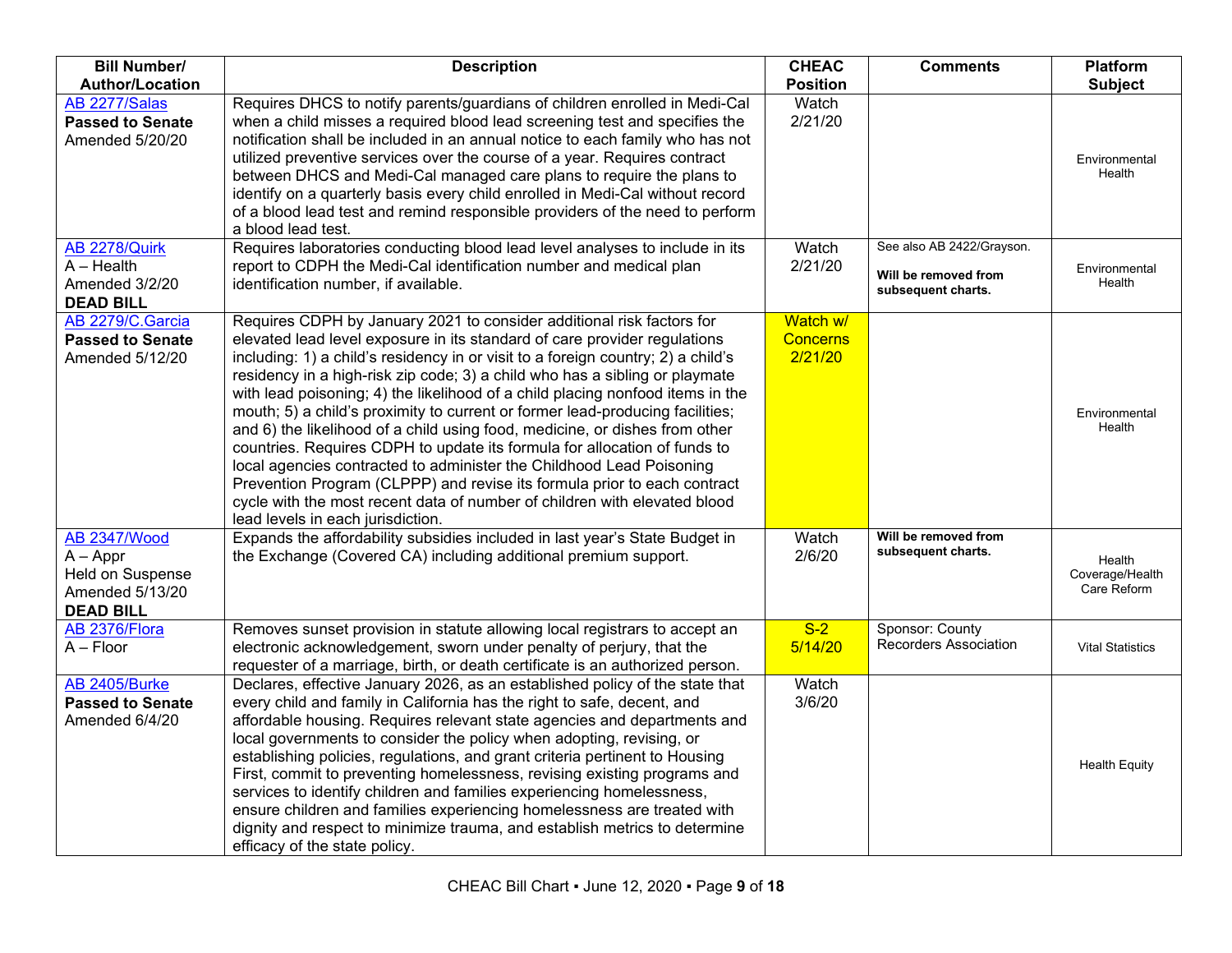| <b>Bill Number/</b>                                                 | <b>Description</b>                                                                                                                                                                                                                                                                                                                                                                                                                                                                                                                                                                                                                                                                                                         | <b>CHEAC</b>    | <b>Comments</b>                                                                                                                                   | <b>Platform</b>                                            |
|---------------------------------------------------------------------|----------------------------------------------------------------------------------------------------------------------------------------------------------------------------------------------------------------------------------------------------------------------------------------------------------------------------------------------------------------------------------------------------------------------------------------------------------------------------------------------------------------------------------------------------------------------------------------------------------------------------------------------------------------------------------------------------------------------------|-----------------|---------------------------------------------------------------------------------------------------------------------------------------------------|------------------------------------------------------------|
| <b>Author/Location</b>                                              |                                                                                                                                                                                                                                                                                                                                                                                                                                                                                                                                                                                                                                                                                                                            | <b>Position</b> |                                                                                                                                                   | <b>Subject</b>                                             |
| AB 2692/Cooper<br>$A - Health$<br><b>DEAD BILL</b>                  | Specifies existing lactation supports for Medi-Cal beneficiaries include<br>lactation specialists.                                                                                                                                                                                                                                                                                                                                                                                                                                                                                                                                                                                                                         | W/BB<br>3/6/20  | 5/8/20: Author not moving<br>forward with measure.<br>Will be removed from<br>subsequent charts.                                                  | Maternal, Child, &<br>Adolescent Health<br><b>Services</b> |
| AB 2746/Gabriel<br><b>Passed to Senate</b><br>Amended 6/4/20        | Requires recipients of state funds for specified homelessness programs (i.e.<br>CalWORKs; Whole Person Care Pilots and Non-WPC Funding<br>Appropriated in Budget Act of 2019; Housing and Disability Income<br>Advocacy Program) to report to the appropriate state agency or department<br>specified information around funding amounts and descriptions of activities,<br>and other relevant information. Requires approval from chief executive<br>officer or board of supervisors. Specifies reporting deadlines.                                                                                                                                                                                                      | Watch<br>5/7/20 |                                                                                                                                                   | <b>Health Equity</b>                                       |
| AB 2827/Aguiar-<br><b>Curry</b><br>$A - Health$<br><b>DEAD BILL</b> | Adds statutory language declaring a food or beverage is not adulterated if it<br>includes industrial hemp products, including cannabidiol (CBD) derived from<br>industrial hemp. The sale of these products may not be restricted if they<br>contain industrial hemp or cannabidiol.                                                                                                                                                                                                                                                                                                                                                                                                                                       | Watch<br>3/6/20 | Similar to last year's AB<br>228/Aguiar-Curry<br>5/8/20: Author not moving<br>forward with measure.<br>Will be removed from<br>subsequent charts. | Cannabis                                                   |
| <b>AB 2830/Wood</b><br><b>Passed to Senate</b><br>Amended 6/4/20    | Expands the requirements for the Health Care Payments Data Program<br>overseen by the Office of Statewide Health Planning and Development<br>(OSHPD) including requiring OSHPD to convene a health care data policy<br>advisory committee, require data be collected on all California residents,<br>require OSHPD to develop guidance to require data submission from<br>specific entities, define what data should be collected, and the data should<br>be used. Allows for the establishment of a program for data use, access,<br>and release with strict privacy provisions including the creation of data<br>release committee to make recommendations regarding applications for<br>program data. Other provisions. | Watch<br>3/6/20 |                                                                                                                                                   | Health<br>Coverage/Health<br>Care Reform                   |
| AB 2887/Bonta<br>$A - Budget$                                       | Makes provisions under emergencies to account for decreases in average<br>daily attendance as well as provide nutritional meals for needy pupils due to<br>pandemic conditions. Provisions also include rent moratoriums and zero<br>interest loans for small businesses, sick leave for all employees, including<br>independent contractors and day laborers, and prohibitions on terminating<br>residential and small commercial utilities during statewide emergencies.                                                                                                                                                                                                                                                 | Watch<br>5/7/20 |                                                                                                                                                   | <b>Public Health</b><br>Emergency<br>Preparedness          |
| <b>AB 2913/R. Rivas</b><br>A - Gov. Org. and<br>Judiciary           | Requires California Attorney General to establish and maintain an online list<br>of tobacco products that lack a characterizing flavor by July 2021.<br>Authorizes AG to require that all tobacco manufacturers submit list of all<br>brand styles of tobacco products. Sets forth determination and<br>challenge/appeal process for tobacco manufacturers and importers.<br>Includes urgency clause.                                                                                                                                                                                                                                                                                                                      | $S-2$<br>3/6/20 | Sponsor: CA Attorney<br>General Xavier Becerra<br>5/8/20: Author not moving<br>forward with measure                                               | <b>Tobacco Control</b>                                     |
| <b>AB 2948/Wood</b><br>$A - Health$                                 | Specifies all revenues appropriated or otherwise provided to the Office of<br>Statewide Health Planning and Development (OSHPD) from the nicotine-<br>content-based electronic cigarette tax shall be used solely to increase<br>awards granted to accredited medical schools, teaching health centers, or<br>programs that train primary care physician assistants, nurse practitioners, or<br>registered nurses.                                                                                                                                                                                                                                                                                                         | Watch<br>5/7/20 |                                                                                                                                                   | Access to Health<br>Services                               |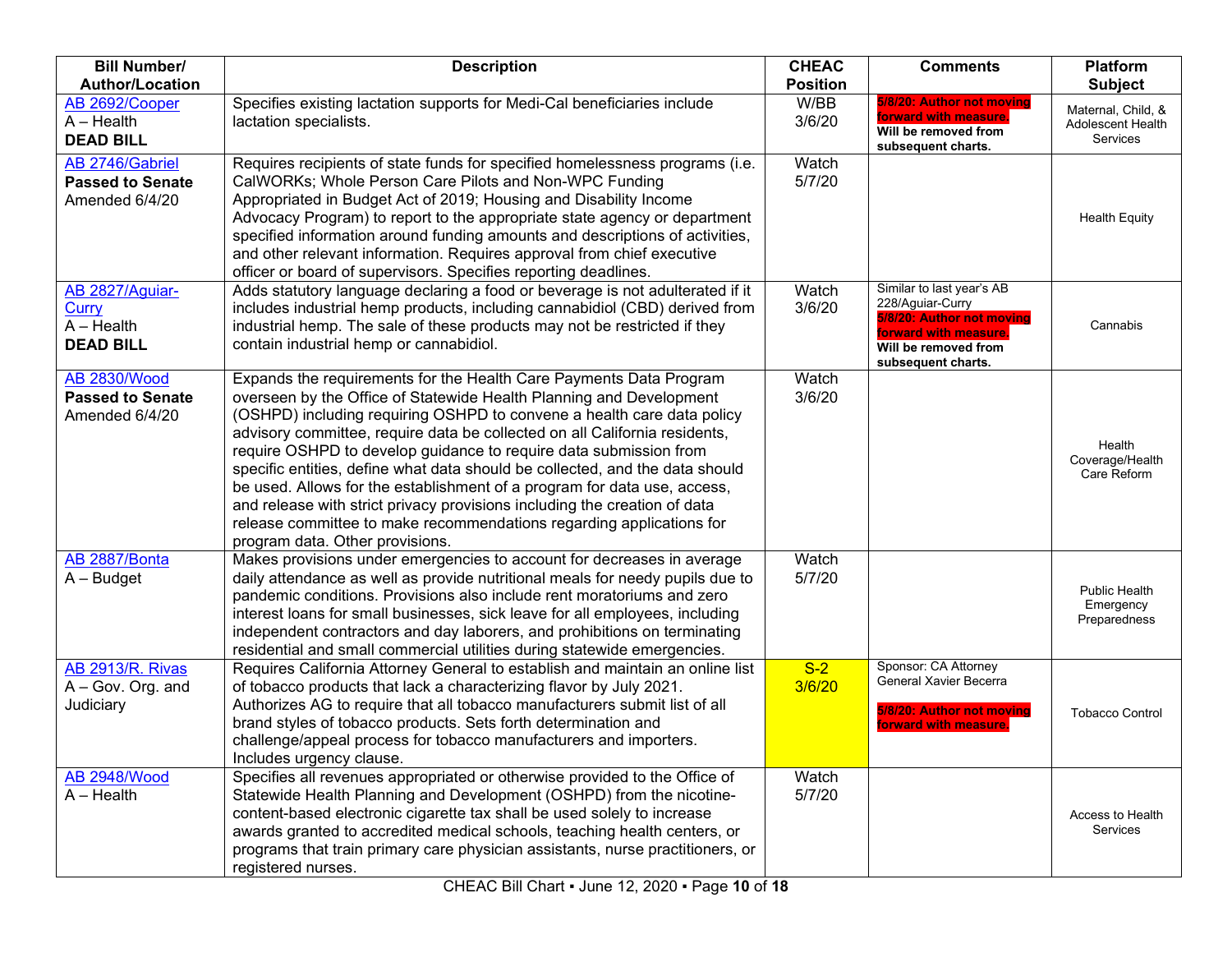| <b>Bill Number/</b>                                              | <b>Description</b>                                                                                                                                                                                                                                                                                                                                                                                                                                                                                                                                                                                                                                                                                                                                                                                                                                                                                                                                                                                                                                                                                                                                                                                                                                                                                                                                                                                                                             | <b>CHEAC</b>    | <b>Comments</b>                           | <b>Platform</b>                                   |
|------------------------------------------------------------------|------------------------------------------------------------------------------------------------------------------------------------------------------------------------------------------------------------------------------------------------------------------------------------------------------------------------------------------------------------------------------------------------------------------------------------------------------------------------------------------------------------------------------------------------------------------------------------------------------------------------------------------------------------------------------------------------------------------------------------------------------------------------------------------------------------------------------------------------------------------------------------------------------------------------------------------------------------------------------------------------------------------------------------------------------------------------------------------------------------------------------------------------------------------------------------------------------------------------------------------------------------------------------------------------------------------------------------------------------------------------------------------------------------------------------------------------|-----------------|-------------------------------------------|---------------------------------------------------|
| <b>Author/Location</b>                                           |                                                                                                                                                                                                                                                                                                                                                                                                                                                                                                                                                                                                                                                                                                                                                                                                                                                                                                                                                                                                                                                                                                                                                                                                                                                                                                                                                                                                                                                | <b>Position</b> |                                           | <b>Subject</b>                                    |
| AB 3224/Rodriguez<br><b>Passed to Senate</b><br>Amended 5/4/20   | Requires CDPH to contract with an entity to conduct an evaluation of the<br>adequacy of the LHD infrastructure and to make recommendations for<br>future staffing, workforce needs, and resources to accurately and<br>adequately fund local public health. Requires CDPH to convene an advisory<br>group to oversee the process of selecting an evaluation entity and to<br>provide oversight and technical assistance to the entity. Requires CDPH to<br>report findings and recommendations of the evaluation to the Legislature on<br>or before July 1, 2022.                                                                                                                                                                                                                                                                                                                                                                                                                                                                                                                                                                                                                                                                                                                                                                                                                                                                              | $S-1$<br>3/6/20 | Sponsors: CHEAC; SEIU<br>California; HOAC | <b>Public Health</b><br>Workforce                 |
| AB 3267/Smith<br><b>Passed to Senate</b><br>Amended 3/16/20      | Requires the Office of Emergency Services (OES) to work directly with<br>representatives from the access and functional needs population, including<br>social service agencies, nonprofits and transportation providers, when<br>updating the State Emergency Plan.                                                                                                                                                                                                                                                                                                                                                                                                                                                                                                                                                                                                                                                                                                                                                                                                                                                                                                                                                                                                                                                                                                                                                                            | Watch<br>5/7/20 |                                           | <b>Public Health</b><br>Emergency<br>Preparedness |
| <b>AB 3269/Chiu</b><br><b>Passed to Senate</b><br>Amended 6/4/20 | Requires Homeless Coordinating and Financing Council, upon<br>appropriation by the Legislature or upon receiving technical assistance from<br>HUD if available, to conduct or contract with an entity to conduct a<br>statewide needs and gaps analysis to identify state programs that provide<br>housing or services to persons experiencing homelessness and create a<br>financial model that will assess certain investment needs for the purpose of<br>moving persons experiencing homelessness into permanent housing.<br>Authorizes local governments to collaborate with the Homeless<br>Coordinating and Financing Council in data collection efforts. Establishes<br>within the Business, Consumer Services, and Housing Agency (BCSHA)<br>the Office of Housing and Homelessness Inspector General. Requires<br>Department of Housing and Community Development (DHCD) to set a<br>benchmark goal to reduce homelessness for each state and local agency.<br>Requires each state and local agency to develop an actionable plan to<br>achieve benchmark goals set by the Department. Specifies requirements of<br>the plans. Authorizes Housing and Homelessness Inspector General to<br>bring civil action against state or local jurisdictions if not in compliance with<br>actionable plan requirement. Prohibits jurisdictions from transporting<br>homeless individuals to another jurisdiction to reduce homeless population. | Watch<br>5/7/20 |                                           | <b>Health Equity</b>                              |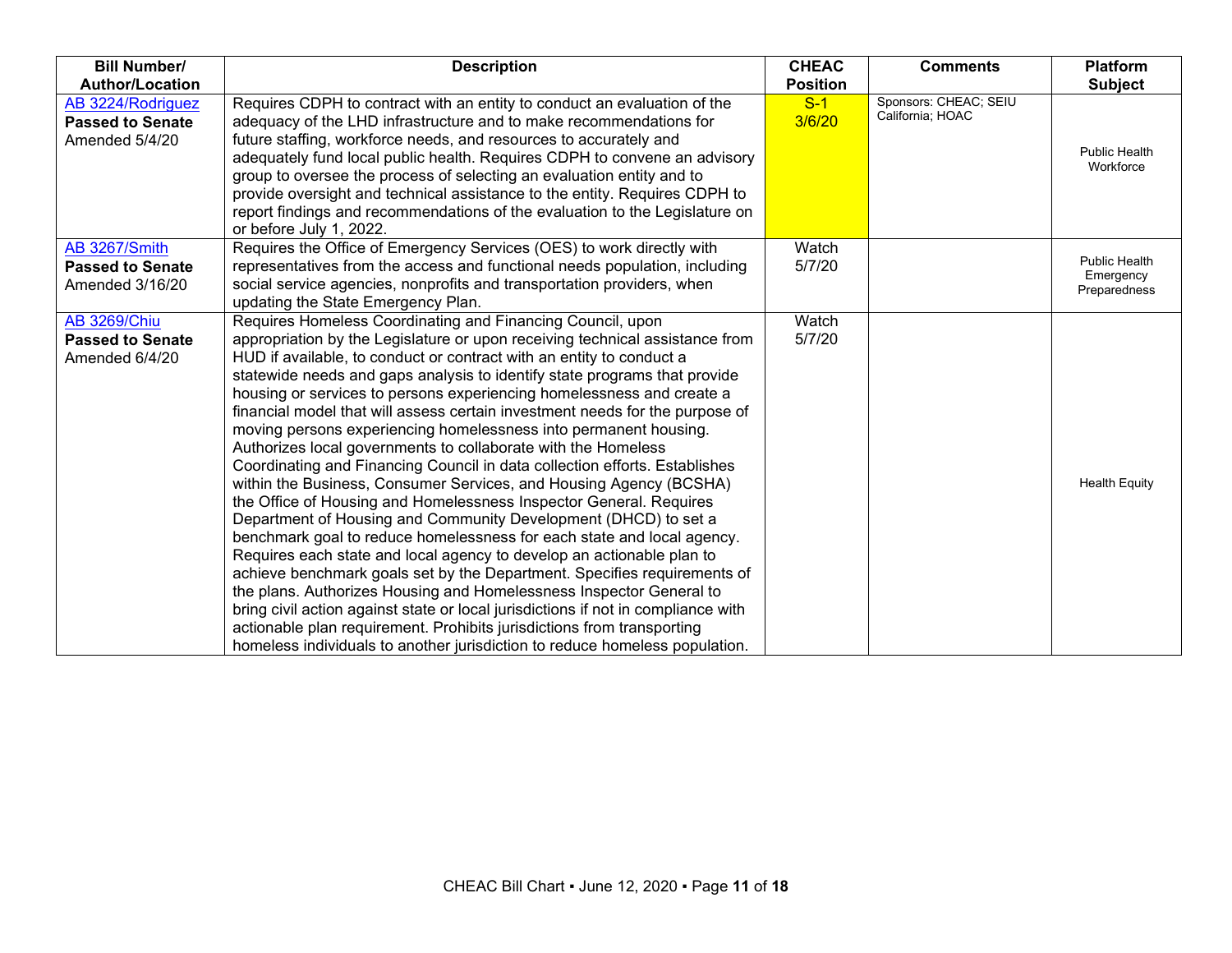| <b>Bill Number/</b>                               | <b>Description</b>                                                                                                                                                                                                                                                                                                                                                                                                                                                                                                                                                                                                                                                                                                                                                                                                                                                                                                                                                                                    | <b>CHEAC</b>    | <b>Comments</b>                                                                                             | <b>Platform</b>         |
|---------------------------------------------------|-------------------------------------------------------------------------------------------------------------------------------------------------------------------------------------------------------------------------------------------------------------------------------------------------------------------------------------------------------------------------------------------------------------------------------------------------------------------------------------------------------------------------------------------------------------------------------------------------------------------------------------------------------------------------------------------------------------------------------------------------------------------------------------------------------------------------------------------------------------------------------------------------------------------------------------------------------------------------------------------------------|-----------------|-------------------------------------------------------------------------------------------------------------|-------------------------|
| <b>Author/Location</b>                            |                                                                                                                                                                                                                                                                                                                                                                                                                                                                                                                                                                                                                                                                                                                                                                                                                                                                                                                                                                                                       | <b>Position</b> |                                                                                                             | <b>Subject</b>          |
| AB 3300/Santiago<br>$A - Floor$<br>Amended 6/4/20 | If appropriated by the Legislature, would provide up to \$2 billion General<br>Fund to the Department of Housing and Community Development (DHCD)<br>and the California Department of Social Services (CDSS) beginning in FY<br>2020-21 and annually thereafter to provide grant funds to local jurisdictions<br>to address homelessness. Requires DHCD and CDSS to work in<br>collaboration with the California Health and Human Services Agency<br>(CHHS) and the Governor's Office to End Homelessness (if established<br>through AB 1845/L. Rivas). Specifies distribution of funds to include 55<br>percent to counties and Continuum of Care entities, 40 percent to specified<br>large cities and five percent to nonprofit housing developers for housing-<br>related projects in unincorporated areas not otherwise eligible for funding.<br>Sets forth grant application, eligibility, and use requirements. Requires<br>recipients to provide a 25 percent match for specified activities. | Watch<br>3/6/20 | Sponsor: Los Angeles County                                                                                 | <b>Health Equity</b>    |
| AB 3336/Carrillo<br>$A - Floor$<br>Amended 5/4/20 | Adds to definition of "food handler" in California Retail Food Code an<br>individual who transports or delivers ready-to-eat food from a food facility for<br>a third-party food delivery service. Requires third-party food delivery food<br>handler to obtain a valid food handler card, ensure food is protected from<br>contamination, and maintain potentially hazardous foods at required holding<br>temperatures. Requires bags/containers used in transportation of food to be<br>tamper-evident prior to food handler taking possession of items at food<br>facility. Specifies enforcement officers may recover from a third-party food<br>delivery service reasonable costs associated with enforcing requirements<br>against food handlers.                                                                                                                                                                                                                                               | Watch<br>5/7/20 | Sponsor: California<br>Association of Environmental<br><b>Health Administrators</b><br>(CAEHA)              | Environmental<br>Health |
| AJR 30/Choi                                       | Urges U.S. Food and Drug Administration (FDA) and other related entities<br>to discourage and educate the public about the risks of vaping, the<br>recreational use of electronic cigarettes by youth and adults, the purchase<br>of such products.                                                                                                                                                                                                                                                                                                                                                                                                                                                                                                                                                                                                                                                                                                                                                   | $S-3$<br>3/6/20 | Note: Resolutions are<br>statements expressed by one<br>or both houses and do not<br>have the force of law. | <b>Tobacco Control</b>  |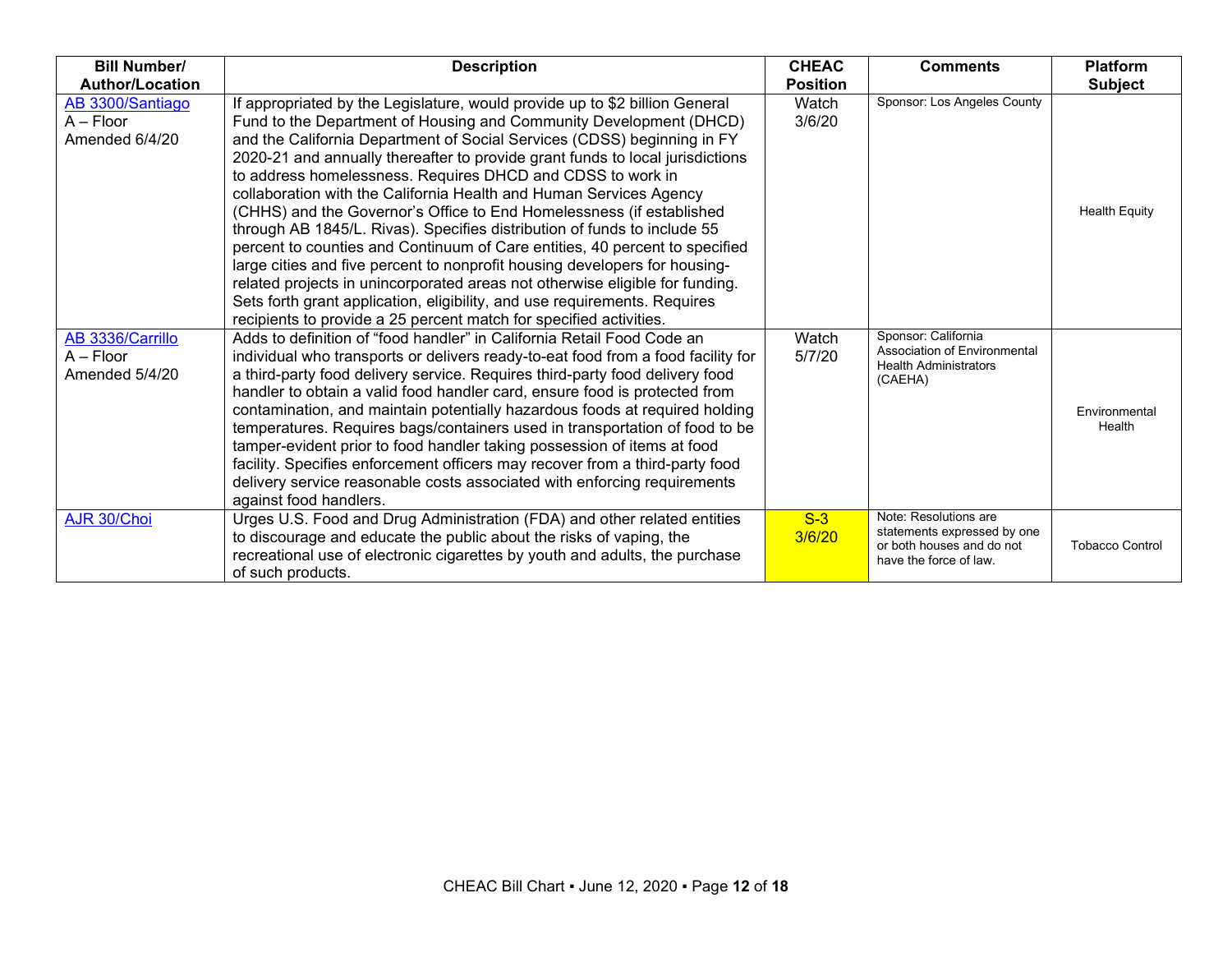| <b>Author/Location</b><br><b>Position</b><br><b>Subject</b><br><b>Senate Bills</b><br>See also AB 4/Bonta.<br>$S-2$<br>Expands, effective July 2020, Medi-Cal to all undocumented adults 65 years<br>SB 29/Durazo<br>2/22/19<br>$A - Floor$<br>of age and older with incomes at or below 138% FPL subject to an<br>9/13/19: Measure not taken up<br>Health<br>Amended 9/3/19<br>appropriation in the annual Budget Act or other act approved by the<br>on Assembly Floor; to become<br>Coverage/Health<br>Legislature. Requires DHCS seek federal approvals to obtain federal<br><b>TWO YEAR BILL</b><br>two-year bill.<br>Care Reform<br>financial participation; if federal funds are unavailable, specifies benefits |  |
|-------------------------------------------------------------------------------------------------------------------------------------------------------------------------------------------------------------------------------------------------------------------------------------------------------------------------------------------------------------------------------------------------------------------------------------------------------------------------------------------------------------------------------------------------------------------------------------------------------------------------------------------------------------------------------------------------------------------------|--|
|                                                                                                                                                                                                                                                                                                                                                                                                                                                                                                                                                                                                                                                                                                                         |  |
|                                                                                                                                                                                                                                                                                                                                                                                                                                                                                                                                                                                                                                                                                                                         |  |
|                                                                                                                                                                                                                                                                                                                                                                                                                                                                                                                                                                                                                                                                                                                         |  |
|                                                                                                                                                                                                                                                                                                                                                                                                                                                                                                                                                                                                                                                                                                                         |  |
|                                                                                                                                                                                                                                                                                                                                                                                                                                                                                                                                                                                                                                                                                                                         |  |
| shall be provided with state-only funds.                                                                                                                                                                                                                                                                                                                                                                                                                                                                                                                                                                                                                                                                                |  |
| SB 65/Pan<br>Defines premium assistance in Covered California for participants with<br>Watch<br>Health                                                                                                                                                                                                                                                                                                                                                                                                                                                                                                                                                                                                                  |  |
| $A - Appr$<br>different income levels up to 600 percent of FPL. Adds a new level of cost-<br>4/11/19<br>Coverage/Health                                                                                                                                                                                                                                                                                                                                                                                                                                                                                                                                                                                                 |  |
| sharing provisions for the Covered California premium assistance program<br>Amended 1/23/20<br>Care Reform<br><b>TWO YEAR BILL</b><br>that is in addition to the assistance provided under federal law.                                                                                                                                                                                                                                                                                                                                                                                                                                                                                                                 |  |
| Same as SB 1125/Atkins from<br>$S-2$<br>SB 66/Atkins<br>Authorizes Medi-Cal reimbursement for a maximum of two visits on the<br>2018.                                                                                                                                                                                                                                                                                                                                                                                                                                                                                                                                                                                   |  |
| 2/22/19<br>A - Inactive File<br>same day at a single location if: 1) after the first visit, the patient suffers                                                                                                                                                                                                                                                                                                                                                                                                                                                                                                                                                                                                         |  |
| Amended 3/21/19<br>illness/injury requiring additional diagnosis/treatment; or 2) the patient has a<br>Co-Sponsors: Steinberg<br>medical visit and a mental health visit or dental visit. Defines medical visit as<br><b>TWO YEAR BILL</b><br>Institute: California Health+                                                                                                                                                                                                                                                                                                                                                                                                                                             |  |
| Advocates; California<br>a face-to-face encounter with a physician, PA, NP, nurse-midwife, visiting                                                                                                                                                                                                                                                                                                                                                                                                                                                                                                                                                                                                                     |  |
| Association of Public Hospitals<br>nurse, or perinatal practitioner. Defines a mental health visit as a face-to-<br>Access to Health<br>and Health Systems; Local                                                                                                                                                                                                                                                                                                                                                                                                                                                                                                                                                       |  |
| <b>Services</b><br>face encounter with a psychiatrist, clinical psychologist, LCSW, MFT.<br>Health Plans of California                                                                                                                                                                                                                                                                                                                                                                                                                                                                                                                                                                                                  |  |
| Defines dental visit as a face-to-face encounter with a dentist or dental<br>9/13/19: Measure moved to<br>hygienist. Authorizes FQHC/RHC to apply for a per-visit rate adjustment for                                                                                                                                                                                                                                                                                                                                                                                                                                                                                                                                   |  |
| Assembly Floor Inactive File.<br>a medical visit and mental health visit occurring on the same day at a single                                                                                                                                                                                                                                                                                                                                                                                                                                                                                                                                                                                                          |  |
| location. Requires DHCS to submit state plan amendment to CMS by                                                                                                                                                                                                                                                                                                                                                                                                                                                                                                                                                                                                                                                        |  |
| 07/01/2020.                                                                                                                                                                                                                                                                                                                                                                                                                                                                                                                                                                                                                                                                                                             |  |
| Companion to AB 2159/Wood.<br><b>SB 175/Pan</b><br>$S-2$<br>Codifies in California statute the ACA prohibition on health insurance                                                                                                                                                                                                                                                                                                                                                                                                                                                                                                                                                                                      |  |
| lifetime or annual limits. Removes references to federal ACA statute.<br>1/9/20<br>Passed to Assembly<br>Health                                                                                                                                                                                                                                                                                                                                                                                                                                                                                                                                                                                                         |  |
| Amended 1/6/20<br>Coverage/Health<br>Care Reform<br><b>TWO YEAR BILL</b>                                                                                                                                                                                                                                                                                                                                                                                                                                                                                                                                                                                                                                                |  |
|                                                                                                                                                                                                                                                                                                                                                                                                                                                                                                                                                                                                                                                                                                                         |  |
| Sponsor: Essential Access<br>Requires Department of Health Care Services (DHCS) to submit to<br>SB 301/Leyva<br>Watch                                                                                                                                                                                                                                                                                                                                                                                                                                                                                                                                                                                                   |  |
| Health<br>$A - Appr$<br>3/13/19<br>Legislature plan detailing sustainability of Family PACT in the event of a<br>Maternal, Child, &                                                                                                                                                                                                                                                                                                                                                                                                                                                                                                                                                                                     |  |
| reduction in federal financial participation.<br>Held on Suspense<br><b>Adolescent Health</b><br>5/8/20: Author not moving<br><b>Services</b>                                                                                                                                                                                                                                                                                                                                                                                                                                                                                                                                                                           |  |
| Amended 3/21/19<br>forward with measure<br><b>TWO YEAR BILL</b>                                                                                                                                                                                                                                                                                                                                                                                                                                                                                                                                                                                                                                                         |  |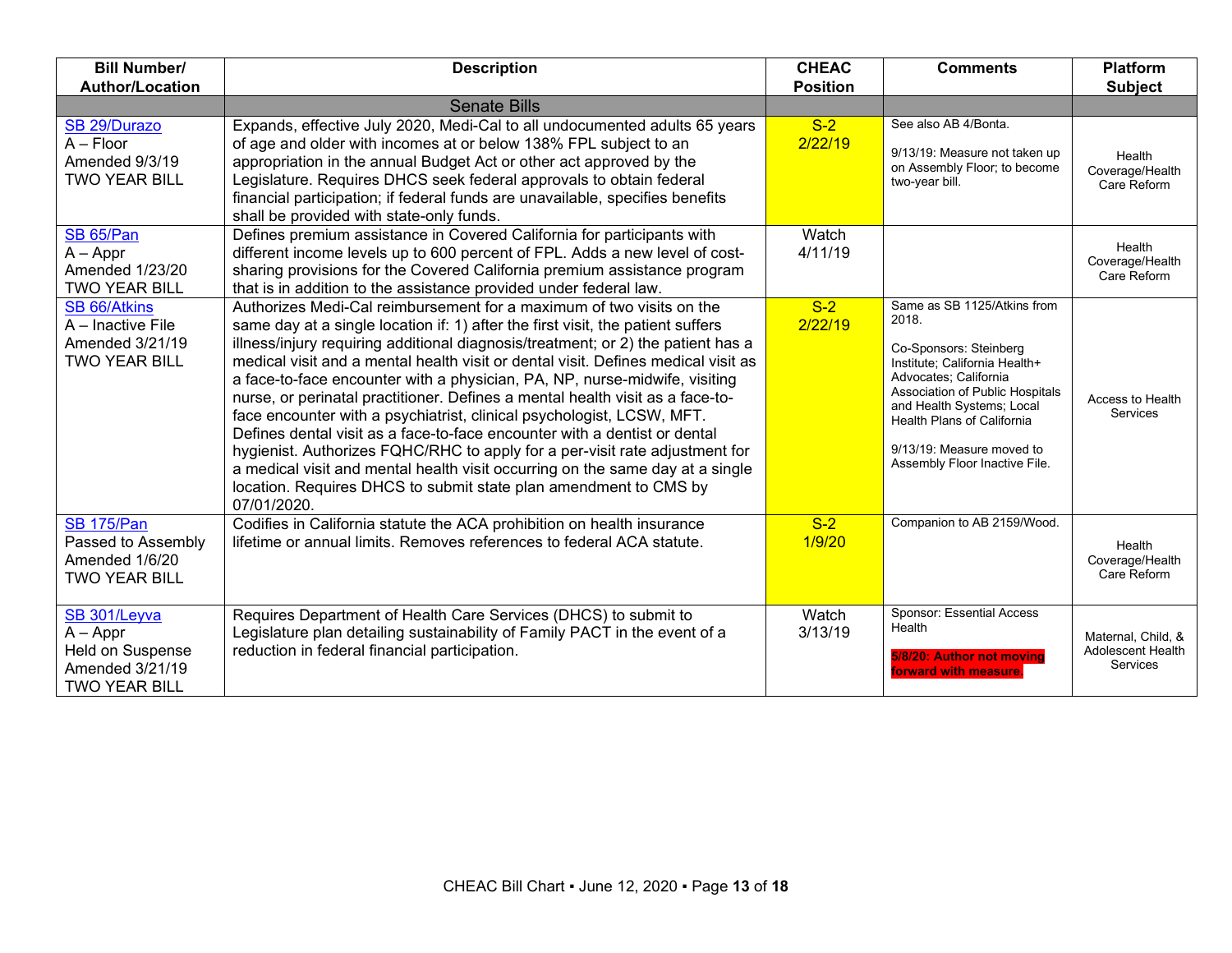| <b>Bill Number/</b>                                                                         | <b>Description</b>                                                                                                                                                                                                                                                                                                                                                                                                                                                                                                                                                                                                                                                                                                                                                                                                                                  | <b>CHEAC</b>     | <b>Comments</b>                                                                                                                                                                                      | <b>Platform</b>                                                 |
|---------------------------------------------------------------------------------------------|-----------------------------------------------------------------------------------------------------------------------------------------------------------------------------------------------------------------------------------------------------------------------------------------------------------------------------------------------------------------------------------------------------------------------------------------------------------------------------------------------------------------------------------------------------------------------------------------------------------------------------------------------------------------------------------------------------------------------------------------------------------------------------------------------------------------------------------------------------|------------------|------------------------------------------------------------------------------------------------------------------------------------------------------------------------------------------------------|-----------------------------------------------------------------|
| <b>Author/Location</b>                                                                      |                                                                                                                                                                                                                                                                                                                                                                                                                                                                                                                                                                                                                                                                                                                                                                                                                                                     |                  |                                                                                                                                                                                                      | <b>Subject</b>                                                  |
| SB 331/Hurtado<br>$A - Appr$<br>Held on Suspense<br>Amended 5/17/19<br><b>TWO YEAR BILL</b> | Requires counties, upon appropriation by the Legislature or the county<br>using MHSA funds, to create and implement, and update every three years,<br>a suicide prevention strategic plan with a particular emphasis on preventing<br>suicides among those under 19 years old. Specifies plan components,<br>including description of scope of suicides in county, key risks of, preventive<br>factors for, and protective factors of suicide prevention, and evaluation<br>plans. Authorizes county, to the extent it is consistent with and authorized<br>by MHSA, to use MHSA funds to implement provisions. Specifies<br>requirement is not applicable to counties that had a plan on January 1,<br>2020.                                                                                                                                       | Watch<br>2/22/19 | 5/8/20: Author not moving<br>forward with measure.                                                                                                                                                   | <b>Injury Prevention</b>                                        |
| SB 347/Monning<br>$A - Health$<br>Amended 6/12/19<br><b>TWO YEAR BILL</b>                   | Establishes the Sugar-Sweetened Beverages Safety Warning Act and<br>would require specified SSBs to bear the safety warning, "STATE OF<br>CALIFORNIA SAFETY WARNING: Drinking beverages with added sugar(s)<br>contributes to obesity, type 2 diabetes, and tooth decay." Requires safety<br>warnings to be placed on vending machines and dispensing machines. Sets<br>forth enforcement and penalty provisions to be carried out by CDPH or its<br>designee.                                                                                                                                                                                                                                                                                                                                                                                      | $S-1$<br>2/22/19 | Same as AB 1335/Bonta from<br>2018 and SB 300/Monning<br>from 2017.<br>7/3/19: Assembly Health.<br>Committee testimony taken;<br>vote not held.<br>5/8/20: Author not moving<br>forward with measure | <b>Chronic Disease</b><br>Prevention &<br>Wellness<br>Promotion |
| SB 361/Mitchell<br>$A - Appr$<br>Amended 7/1/19<br><b>TWO YEAR BILL</b>                     | Modifies the Medi-Cal Health Homes Program by removing restrictions on<br>the use of state General Fund for the program and requiring Medi-Cal<br>Managed Care plans, subject to appropriation, to provide tiered payment<br>rates to incentivize serving targeted populations.                                                                                                                                                                                                                                                                                                                                                                                                                                                                                                                                                                     | Watch<br>3/13/19 |                                                                                                                                                                                                      | Health<br>Coverage/Health<br>Care Reform                        |
| SB 378/Wiener<br>In Assembly<br>Amended 1/21/20                                             | Requires electrical corporations to submit specified infrastructure<br>information to various state agencies. Requires Public Utility Commission<br>(PUC) to establish a procedure for customers, local governments, and<br>others affected by a deenergization event to recover costs accrued during<br>deenergization. Requires electrical corporations to track expenses paid to<br>customers, local governments, and others resulting from a deenergization<br>event. Requires electric corporation to provide notification of a pending<br>deenergization event as early as possible and share specified information<br>related to a deenergization event with local government entities. Requires<br>PUC to biennially produce a report on the economic, environmental, public<br>health, and public safety impacts of deenergization events. | $S-3$<br>2/21/20 |                                                                                                                                                                                                      | Public Health<br>Emergency<br>Preparedness                      |
| <b>SB 406/Pan</b><br>Passed to Assembly<br>Amended 1/6/20                                   | Codifies in California statute the ACA requirement that health insurance<br>cover preventive services. Removes references to federal ACA statute.                                                                                                                                                                                                                                                                                                                                                                                                                                                                                                                                                                                                                                                                                                   | $S-2$<br>1/9/20  | Companion to AB 2158/Wood.<br>5/8/20: Author not moving<br>forward with measure.                                                                                                                     | Health<br>Coverage/Health<br>Care Reform                        |
| <b>SB 545/Hill</b><br>A - Public Safety<br>Amended 7/1/19<br><b>TWO YEAR BILL</b>           | Requires ignition interlock device (IID) for up to six months for first-time<br>driving under the influence (DUI) offenders. Removes provision authorizing<br>restricted license in lieu of IID for first-time offenders. Extends existing<br>sunset date requiring IIDs for other DUI offenders by one year.                                                                                                                                                                                                                                                                                                                                                                                                                                                                                                                                       | Watch<br>3/13/19 | 7/12/19: Asm. Public Safety<br>hearing cancelled at request of<br>author.<br>5/15/20: Author not moving<br>forward with measure.                                                                     | <b>Injury Prevention</b>                                        |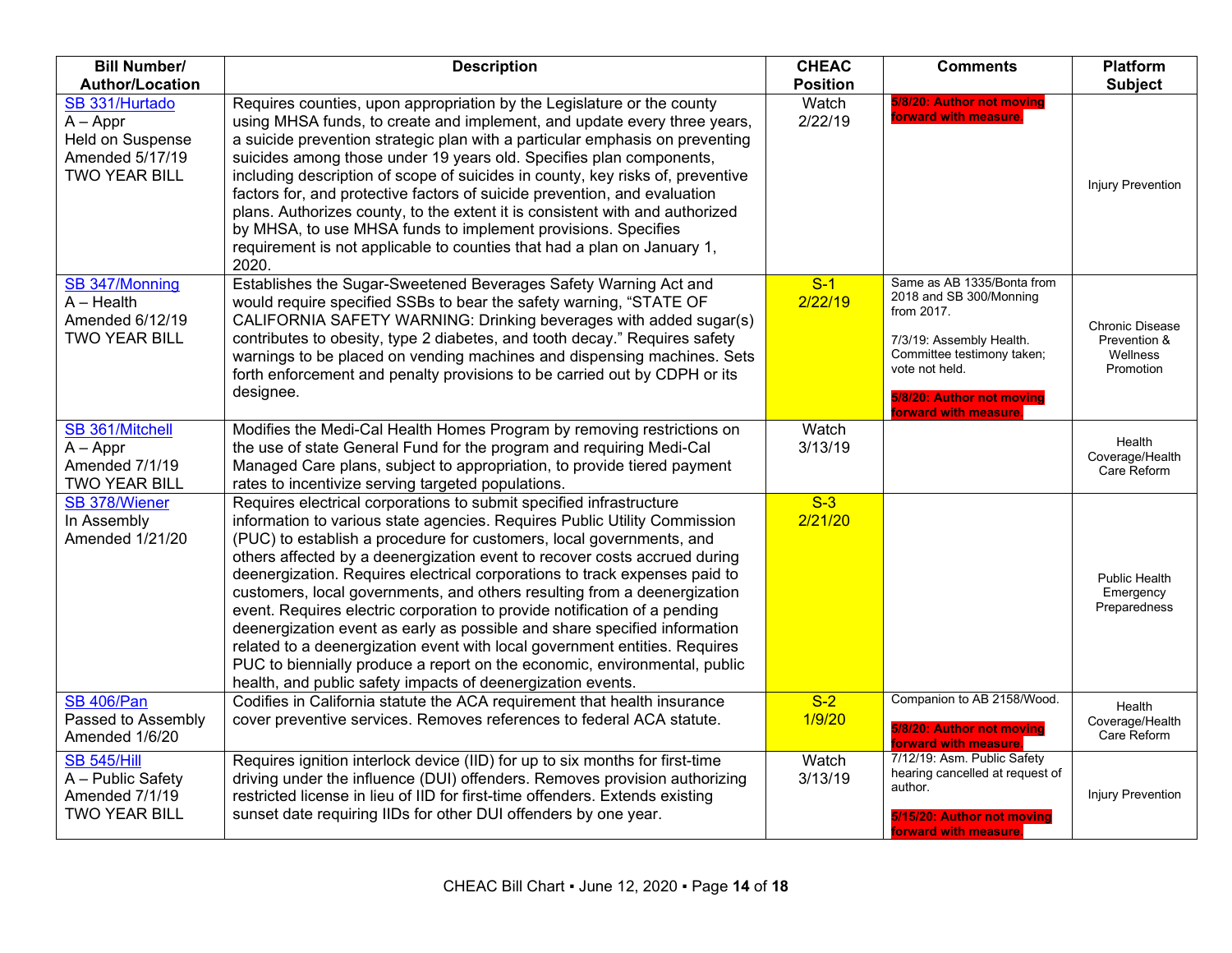| <b>Bill Number/</b>                                                                     | <b>Description</b>                                                                                                                                                                                                                                                                                                                                                                                                                                                                                                                                                                                                                                                                                                                                                                                                                                                                                                                                                                                                                                                                                                                                                                                                                                                                        | <b>CHEAC</b>     | <b>Comments</b>                                                                                                                                                                                          | <b>Platform</b>          |
|-----------------------------------------------------------------------------------------|-------------------------------------------------------------------------------------------------------------------------------------------------------------------------------------------------------------------------------------------------------------------------------------------------------------------------------------------------------------------------------------------------------------------------------------------------------------------------------------------------------------------------------------------------------------------------------------------------------------------------------------------------------------------------------------------------------------------------------------------------------------------------------------------------------------------------------------------------------------------------------------------------------------------------------------------------------------------------------------------------------------------------------------------------------------------------------------------------------------------------------------------------------------------------------------------------------------------------------------------------------------------------------------------|------------------|----------------------------------------------------------------------------------------------------------------------------------------------------------------------------------------------------------|--------------------------|
| <b>Author/Location</b>                                                                  |                                                                                                                                                                                                                                                                                                                                                                                                                                                                                                                                                                                                                                                                                                                                                                                                                                                                                                                                                                                                                                                                                                                                                                                                                                                                                           | <b>Position</b>  |                                                                                                                                                                                                          | <b>Subject</b>           |
| SB 573/Chang<br>$A - Rules$<br>Amended 2/10/20<br><b>TWO YEAR BILL</b>                  | Requires animal shelters, including animal control agencies, and rescue<br>groups to microchip dogs or cats prior to releasing the animal back to an<br>owner or to a new owner for adoption, sale, or release. Exceptions to this<br>requirement include when the dog or cat is currently microchipped, if a<br>licensed veterinarian certifies in writing the dog/cat is medically unfit for the<br>procedure, or if the animal shelter or rescue group receives a signed form<br>from the owner or new owner that the cost of microchipping the animal<br>would impose an economic hardship on the owner. If a shelter or rescue<br>group does not have microchipping capability, the shelter/rescue group<br>must obtain an agreement to present to the shelter/rescue group within 30<br>days proof that the dog/cat has been microchipped. Authorizes shelter or<br>rescue group to require proof of microchip with current information of<br>reclaiming owner or new owner before releasing, adopting, selling, or giving<br>away the dog or cat. Beginning January 2022, shelters or rescue groups in<br>violation of these provisions will be subjected to a civil penalty of \$100<br>unless the shelter or rescue group does not have microchipping capability<br>on location. | Watch<br>3/13/19 | Amended in slightly modified<br>language from SB 64/Chang,<br>which was vetoed by the<br>Governor last year, to address<br>Governor's concerns about<br>cost burden on pet owners of<br>the requirement. | Animal Care &<br>Control |
| SB 686/Allen<br>$A - Appr$<br>Amended 5/17/19<br><b>TWO YEAR BILL</b>                   | Establishes California Promise Neighborhoods Grant to be administered<br>and implemented by California Department of Education (CDE) to establish<br>comprehensive solutions and/or services in neighborhoods with high<br>concentrations of low-income families, underperforming schools, or other<br>indicators of at-risk or high need youth. Specifies up to 20 grants each not<br>to exceed \$5 million upon appropriation in the annual Budget Act or another<br>statute. Specifies eligible entities of competitive grants, including health<br>organizations and social service agencies as partner entities. Sets forth a<br>series of requirements and performance standards for grantees, including<br>academic indicators and family and community support indicators.                                                                                                                                                                                                                                                                                                                                                                                                                                                                                                        | Watch<br>3/13/19 |                                                                                                                                                                                                          | <b>Health Equity</b>     |
| <b>SB 793/Hill</b><br>$S - Appr$<br>Suspense File<br>Hearing: 6/18/20<br>Amended 5/5/20 | Prohibits tobacco retailer from selling or offering for sale any flavored<br>tobacco product, including mint and menthol. Specifies infraction violation<br>punishable by a fine of \$250 for each violation. Specifies section does not<br>preempt/prohibit local ordinances; if inconsistency between state and local<br>measures, the greater restriction on tobacco access shall prevail.                                                                                                                                                                                                                                                                                                                                                                                                                                                                                                                                                                                                                                                                                                                                                                                                                                                                                             | $S-1$<br>1/7/20  | Measure similar to SB 38/Hill<br>from 2019 (CHEAC: S-1). SB<br>793 includes 29 coauthors and<br>support from Lt. Gov. Eleni<br>Kounalakis.                                                               | <b>Tobacco Control</b>   |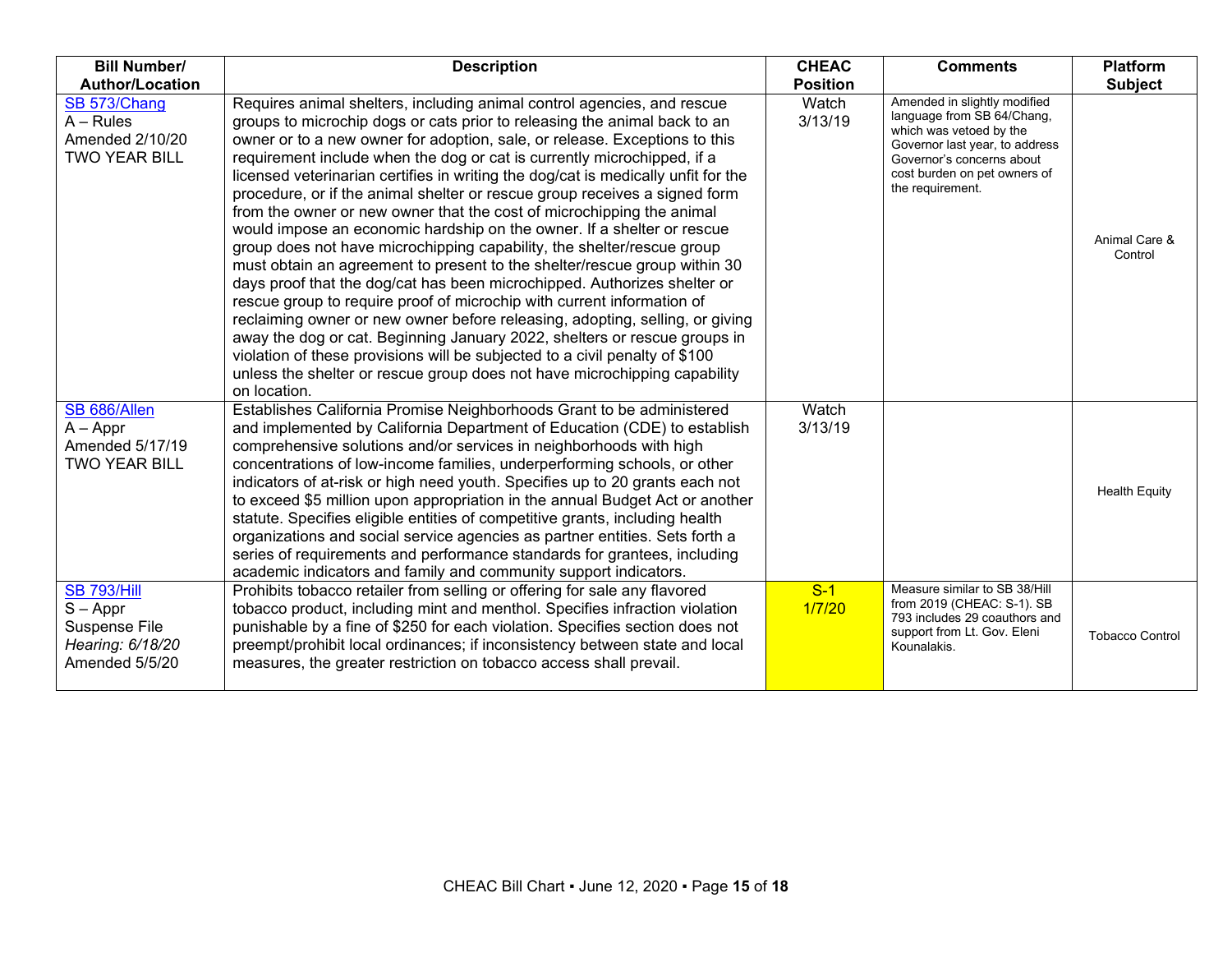| <b>Bill Number/</b>                                                                      | <b>Description</b>                                                                                                                                                                                                                                                                                                                                                                                                                                                                                                                                                                                                                                                                                                                                                                                                                                                                                                                                                                                             | <b>CHEAC</b>     | <b>Comments</b>                    | Platform                                          |
|------------------------------------------------------------------------------------------|----------------------------------------------------------------------------------------------------------------------------------------------------------------------------------------------------------------------------------------------------------------------------------------------------------------------------------------------------------------------------------------------------------------------------------------------------------------------------------------------------------------------------------------------------------------------------------------------------------------------------------------------------------------------------------------------------------------------------------------------------------------------------------------------------------------------------------------------------------------------------------------------------------------------------------------------------------------------------------------------------------------|------------------|------------------------------------|---------------------------------------------------|
| <b>Author/Location</b>                                                                   |                                                                                                                                                                                                                                                                                                                                                                                                                                                                                                                                                                                                                                                                                                                                                                                                                                                                                                                                                                                                                | <b>Position</b>  |                                    | <b>Subject</b>                                    |
| SB 794/Jackson<br>Passed to<br><b>Assembly</b><br>Amended 5/26/20                        | Authorizes county social service departments to share emergency contact<br>information with local governments for persons from the access and<br>functional needs population in their jurisdiction in order to enroll these<br>people in a public emergency warning system. Requires counties, or a city<br>and county, upon the next update to their emergency plan, regarding the<br>integration of access and functional needs into that plan, to include<br>representatives from the access and functional needs population, including<br>social services agencies, nonprofits and transportation providers.<br>Authorizes county social service departments to disclose specified<br>information of elderly or disabled clients to first responder personnel in the<br>event of a public safety emergency, including public safety power shutoff<br>(PSPS) events. Requires county social service departments to notify clients<br>of disclosure and allows clients to opt out of information disclosure. | Watch<br>3/6/20  |                                    | <b>Public Health</b><br>Emergency<br>Preparedness |
| <b>SB 852/Pan</b><br>$S - Appr$<br>Suspense File<br>Hearing: 6/18/20<br>Amended 5/19/20  | Establishes the Office of Drug Contracting and Manufacturing in the CA<br>Health & Human Services Agency in order to produce or distribute generic<br>prescription drugs and make these widely available to public and private<br>purchasers in CA. At least ten drugs must be produced and be made<br>available to providers, patients, and purchasers at a transparent price and<br>without rebates.                                                                                                                                                                                                                                                                                                                                                                                                                                                                                                                                                                                                         | Watch<br>5/7/20  |                                    | Health<br>Coverage/Health<br>Care Reform          |
| <b>SB 862/Dodd</b><br>$S - Appr$<br>Suspense File<br>Hearing: 6/18/20<br>Amended 5/20/20 | Adds a deenergization event as a condition qualifying as a state or local<br>emergency in statute. Also expands existing law defining what electrical<br>corporations must include in their wildfire mitigation plans by including<br>consideration for those with access and functional needs. Requires an<br>electrical corporation to coordinate with local governments in its service<br>territory to identify sites within those jurisdictions where community resource<br>centers can be established and operated during a deenergization event and<br>the level of services that will be available at those centers. Requires these<br>corporations to ensure any necessary electrical upgrades are made at these<br>sites to ensure a backup electrical generator can be located there and to<br>provide the necessary electricity for these sites during a deenergization<br>event.                                                                                                                   | Watch<br>5/7/20  |                                    | <b>Public Health</b><br>Emergency<br>Preparedness |
| SB 932/Wiener<br>$S - Appr$<br>Suspense File<br>Hearing: 6/18/20<br>Amended 5/19/20      | Requires any electronic communicable disease tool used by CDPH and<br>local health officers to collect sexual orientation and gender identity data<br>from individuals diagnosed with COVID-19. Requires health care providers<br>to report a patient's sexual orientation and gender identify, if known, to local<br>health officers when the provider is in attendance on a case or suspected<br>case of COVID-19.                                                                                                                                                                                                                                                                                                                                                                                                                                                                                                                                                                                           | Watch<br>5/21/20 | 6/1/20: HOAC no longer<br>opposed. | Communicable<br>Disease Control                   |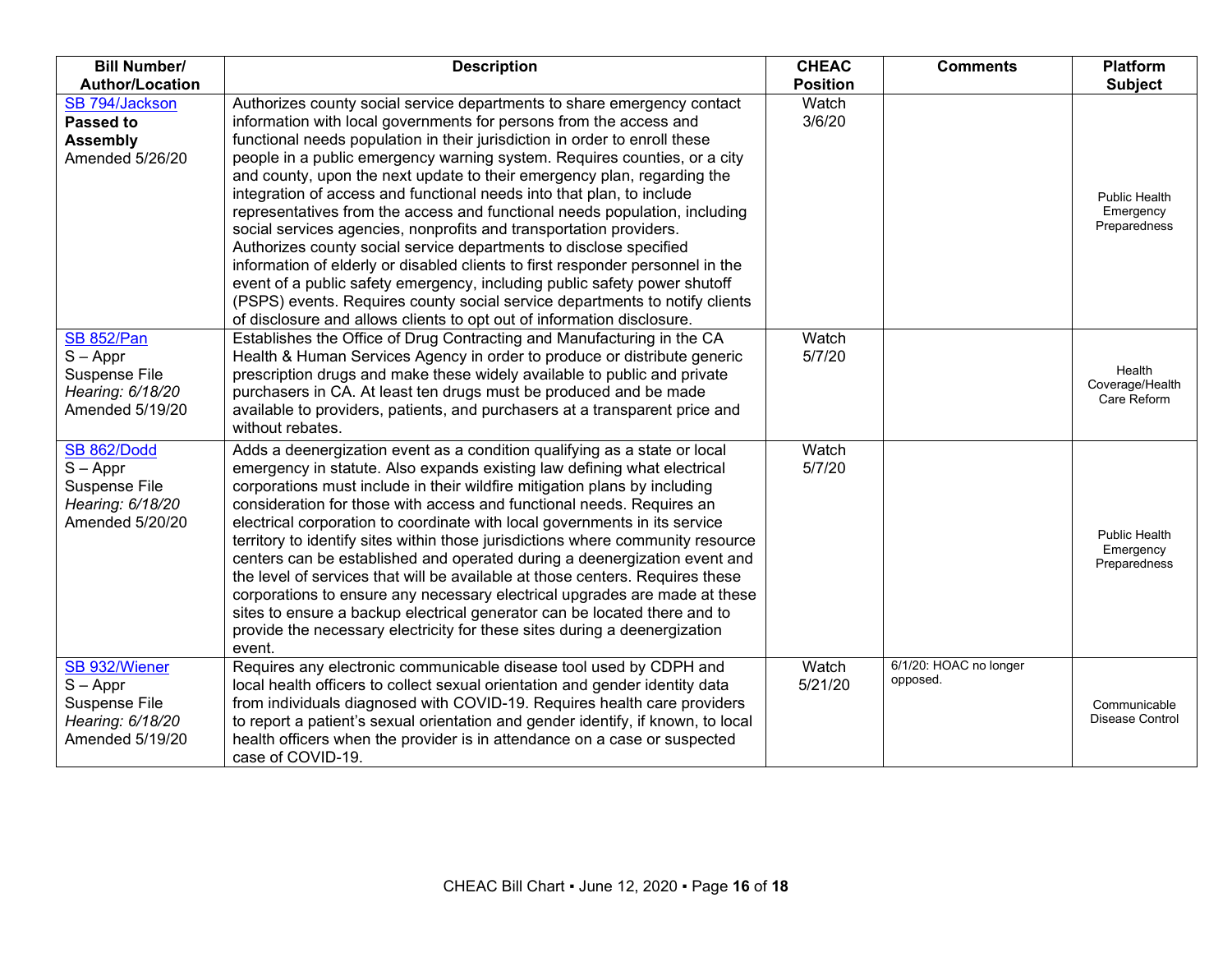| <b>Bill Number/</b>                                                | <b>Description</b>                                                                                                                                                                                                                                                                                                                                                                                                                                                                                                                                                                                                                                          | <b>CHEAC</b>     | <b>Comments</b>                                                                                                                     | <b>Platform</b>                 |
|--------------------------------------------------------------------|-------------------------------------------------------------------------------------------------------------------------------------------------------------------------------------------------------------------------------------------------------------------------------------------------------------------------------------------------------------------------------------------------------------------------------------------------------------------------------------------------------------------------------------------------------------------------------------------------------------------------------------------------------------|------------------|-------------------------------------------------------------------------------------------------------------------------------------|---------------------------------|
| <b>Author/Location</b>                                             |                                                                                                                                                                                                                                                                                                                                                                                                                                                                                                                                                                                                                                                             | <b>Position</b>  |                                                                                                                                     | <b>Subject</b>                  |
| SB 1216/Hueso<br>S-Health<br><b>DEAD BILL</b>                      | Prohibits specified licensed health care facilities in CA from interfering or<br>prohibiting patients who are terminally ill to use medical cannabis within<br>their facility. Patients must provide their cannabis ID card or written<br>documentation. Healthcare facilities must document the medicinal cannabis<br>use in the patient's records and are allowed to reasonably restrict the<br>manner in which patients store and use medical cannabis, including<br>requiring the medicinal cannabis to be stored in a locked container, and in<br>compliance with other state laws. Prohibits smoking or vaping as methods<br>to use medical cannabis. | Watch<br>3/6/20  | 5/8/20: Author not moving<br>forward with measure<br>Will be removed from<br>subsequent charts.                                     | Cannabis                        |
| SB 1285/Nielsen<br>Passed to<br><b>Assembly</b><br>Amended 3/26/20 | Authorizes local health officer to declare a local health emergency in its<br>jurisdiction whenever the local health officer determines there is an<br>immediate threat to the public due to presence of waste within navigable<br>waters of the state.                                                                                                                                                                                                                                                                                                                                                                                                     | Watch<br>5/7/20  |                                                                                                                                     | Environmental<br>Health         |
| SB 1347/Galgiani<br>$S -$ Floor<br>Amended 5/22/20                 | Adds exemptions in Business & Professions code relating to veterinary care<br>to allow for the provision of certain types of care to animals lawfully<br>deposited or impounded in a shelter including administering preventative or<br>prophylactic nonprescription vaccinations to animals, administering<br>nonprescription medications for internal or external parasites, or<br>administering basic first aid among others.                                                                                                                                                                                                                            | W/BB<br>3/6/20   | Sponsor: Animal Welfare Assn                                                                                                        | Animal Care &<br>Control        |
| SR 58/Pan<br>$S - Rules$                                           | Recognizes August 2019 as National Immunization Awareness Month in<br>California. Urges Californians, state and local public health agencies, and<br>healthcare practitioners to promote appropriate programs and initiatives to<br>raise public awareness of the importance of vaccinations.                                                                                                                                                                                                                                                                                                                                                               | $S-2$<br>8/22/19 | See also SB 276/Pan.<br>Note: Resolutions are<br>statements expressed by one<br>or both houses and do not<br>have the force of law. | Communicable<br>Disease Control |